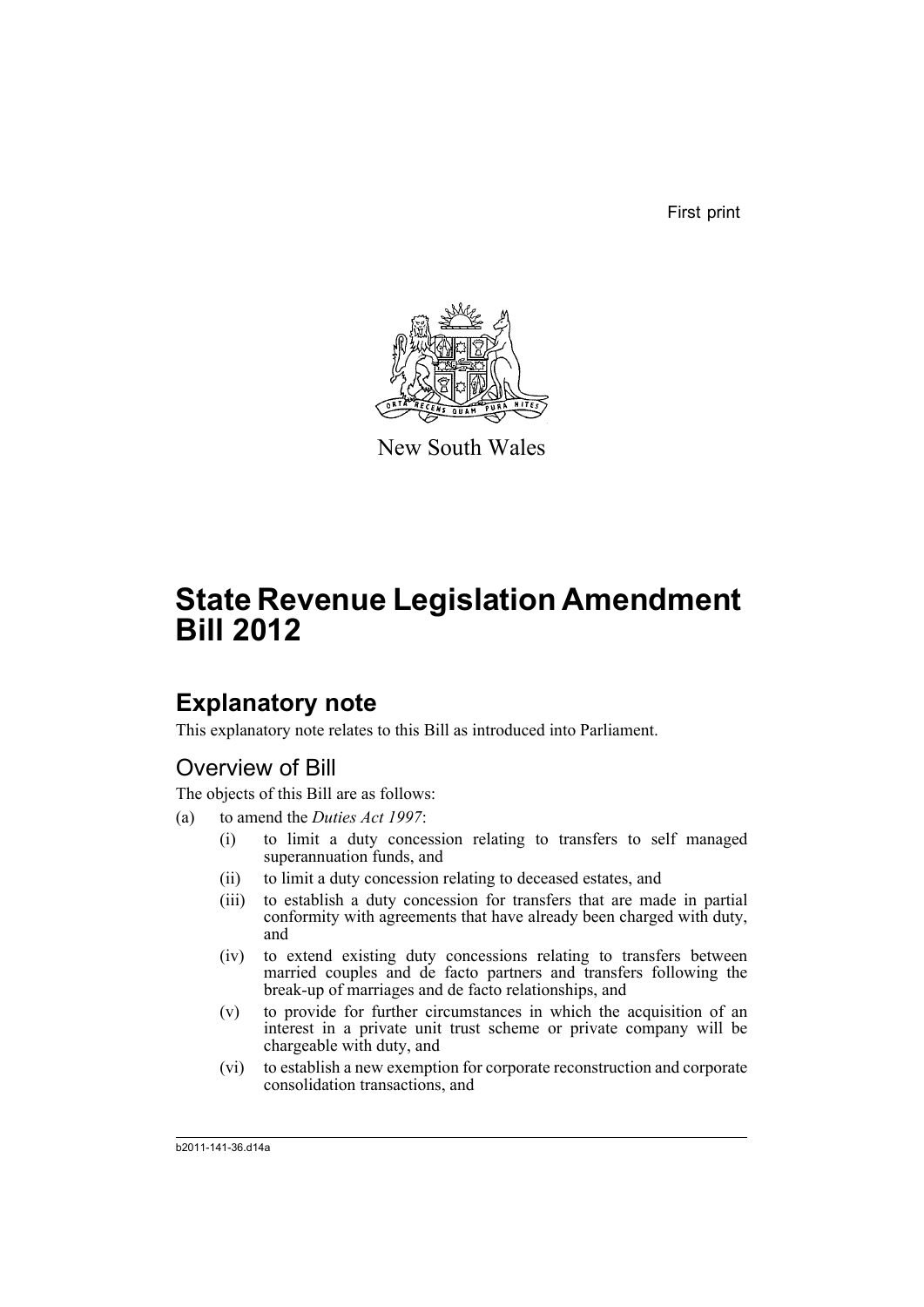Explanatory note

- (vii) to provide for further circumstances in which a transfer of business property between family members is exempt from duty, and
- (viii) to provide for a duty exemption in respect of any Government initiative relating to the Sydney Desalination Plant, and
- (ix) to make other minor and consequential amendments,
- (b) to amend the *Land Tax Management Act 1956*:
	- (i) to ensure that the tax free threshold can be claimed in respect of land held by self managed superannuation funds that are complying superannuation funds under Commonwealth legislation, and
	- (ii) to enable a special disability trust under the *Veterans' Entitlements Act 1986* of the Commonwealth to be treated as a concessional trust for land tax purposes,
- (c) to amend the *Payroll Tax Act 2007* to clarify an exemption from payroll tax for wages paid or payable in respect of maternity leave, paternity leave or adoption leave.

# Outline of provisions

**Clause 1** sets out the name (also called the short title) of the proposed Act.

**Clause 2** provides for the commencement of the proposed Act.

# **Schedule 1 Amendment of Duties Act 1997 No 123**

## **Transfers to self managed superannuation funds**

**Schedule 1 [5]** limits the application of a duty concession that applies to transfers to self managed superannuation funds. The amendment allows the concession to be applied in respect of a self managed superannuation fund that has not yet been confirmed as a complying superannuation fund under Commonwealth legislation only if the trustee of the fund is satisfied that the fund will be confirmed as a complying superannuation fund. A fund is confirmed as a complying superannuation fund when notice is given under the relevant Commonwealth superannuation legislation that the fund is a complying superannuation fund. The amendment also allows the Chief Commissioner of State Revenue to assess or reassess the liability to duty in respect of a transfer if satisfied that the fund was not a complying superannuation fund when a liability for duty arose.

**Schedule 1 [3] and [4]** clarify that the rules for obtaining a duty concession in relation to a transfer to a custodian of the trustee of a self managed superannuation fund are the same as the rules for obtaining a duty concession in relation to a transfer to the trustee. That is, the property transferred must be held solely for the benefit of the transferor. **Schedule 1 [2]** provides for a consequential re-numbering of provisions.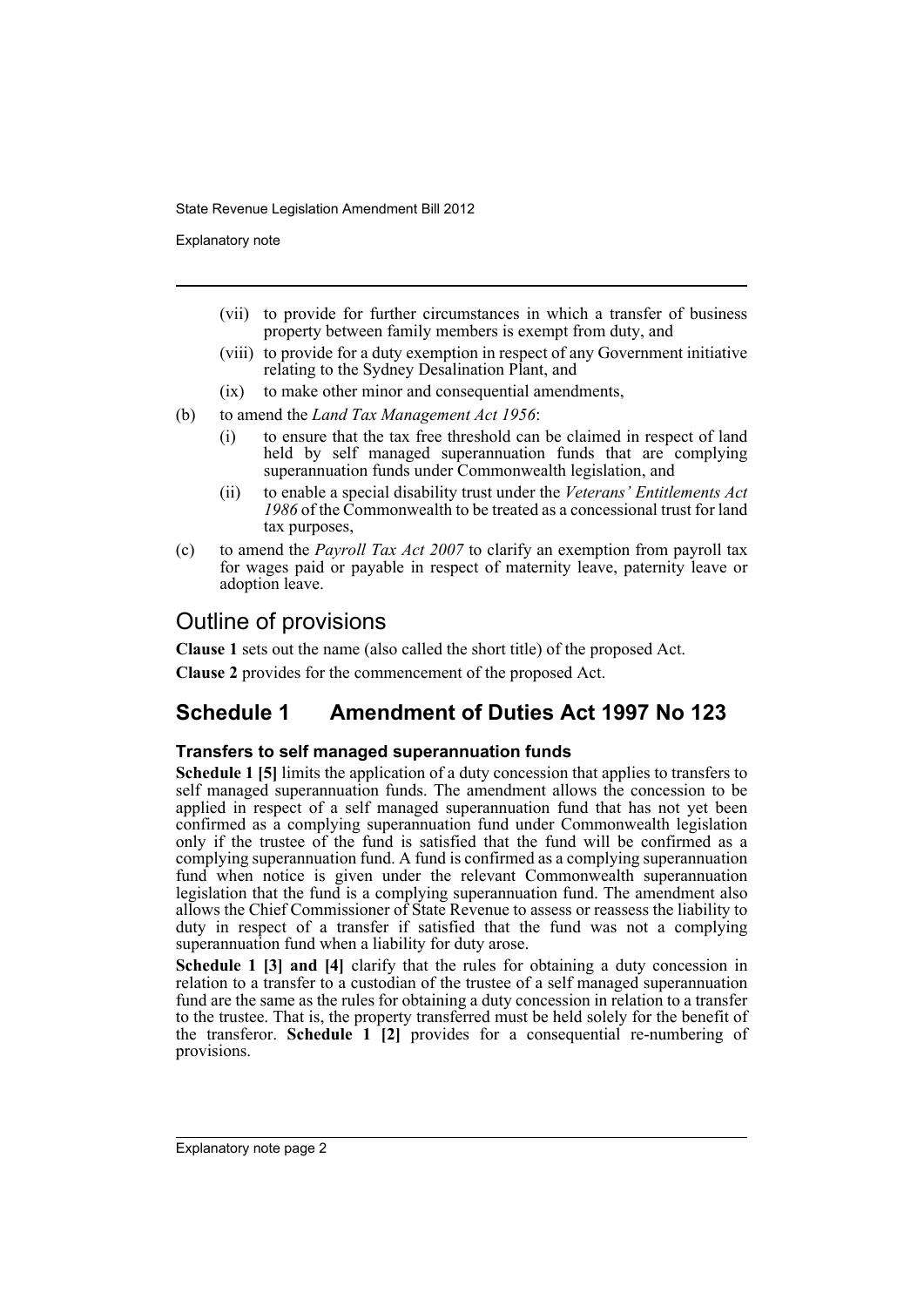Explanatory note

#### **Deceased estates**

**Schedule 1 [6] and [8]** change a duty concession that applies to transmission applications by beneficiaries of deceased estates to prevent an avoidance practice. The amendments require a transmission application made by a beneficiary under a will (with the consent of the legal personal representative of a deceased person) to be treated as a transfer of dutiable property by the legal personal representative. This ensures that duty can be charged at an ad valorem rate if the transfer involves a variation to the trusts contained in the will. **Schedule 1 [9]** is a consequential amendment.

### **Transfers made in partial conformity with agreements**

**Schedule 1 [10]** establishes a duty concession that applies to certain transfers of dutiable property that are made in partial conformity with an agreement for the sale or transfer of dutiable property. The concession applies to a transfer if the transfer conforms with an agreement (in respect of which duty has been paid) apart from the fact that the share in the dutiable property transferred to one or more of the transferees under the transfer exceeds the share agreed to be transferred to the relevant transferee or transferees. Duty is chargeable only on the excess proportion of the dutiable value of the dutiable property, calculated by reference to the proportion by which the share transferred exceeds the share agreed to be transferred. **Schedule 1 [1]** is a consequential amendment.

## **Concessions for married couples and de facto partners**

**Schedule 1 [13]** extends to superannuation interests a provision that exempts from duty certain transfers of dutiable property that are made to a party to a marriage or de facto relationship as a consequence of the break-up of the marriage or relationship. The amendment extends the provision to transfers of superannuation interests from the trustee or custodian of the trustee of a superannuation fund to the trustee or custodian of the trustee of another superannuation fund for the purpose of providing a retirement benefit to a party to the marriage or relationship.

**Schedule 1 [15]** remakes and extends an existing duty exemption that applies to certain transfers of dutiable property used or intended to be used as the principal place of residence of a married couple or de facto partners. The existing exemption applies to a transfer of property between a married couple or de facto partners of property used or intended to be used solely as their principal place of residence. The new provision will also allow a partial exemption to be claimed where the land is used partially as a principal place of residence, and partially for other purposes. The provisions are similar to the rules that apply to the charging of land tax in respect of a principal place of residence. **Schedule 1 [12] and [14]** are consequential amendments.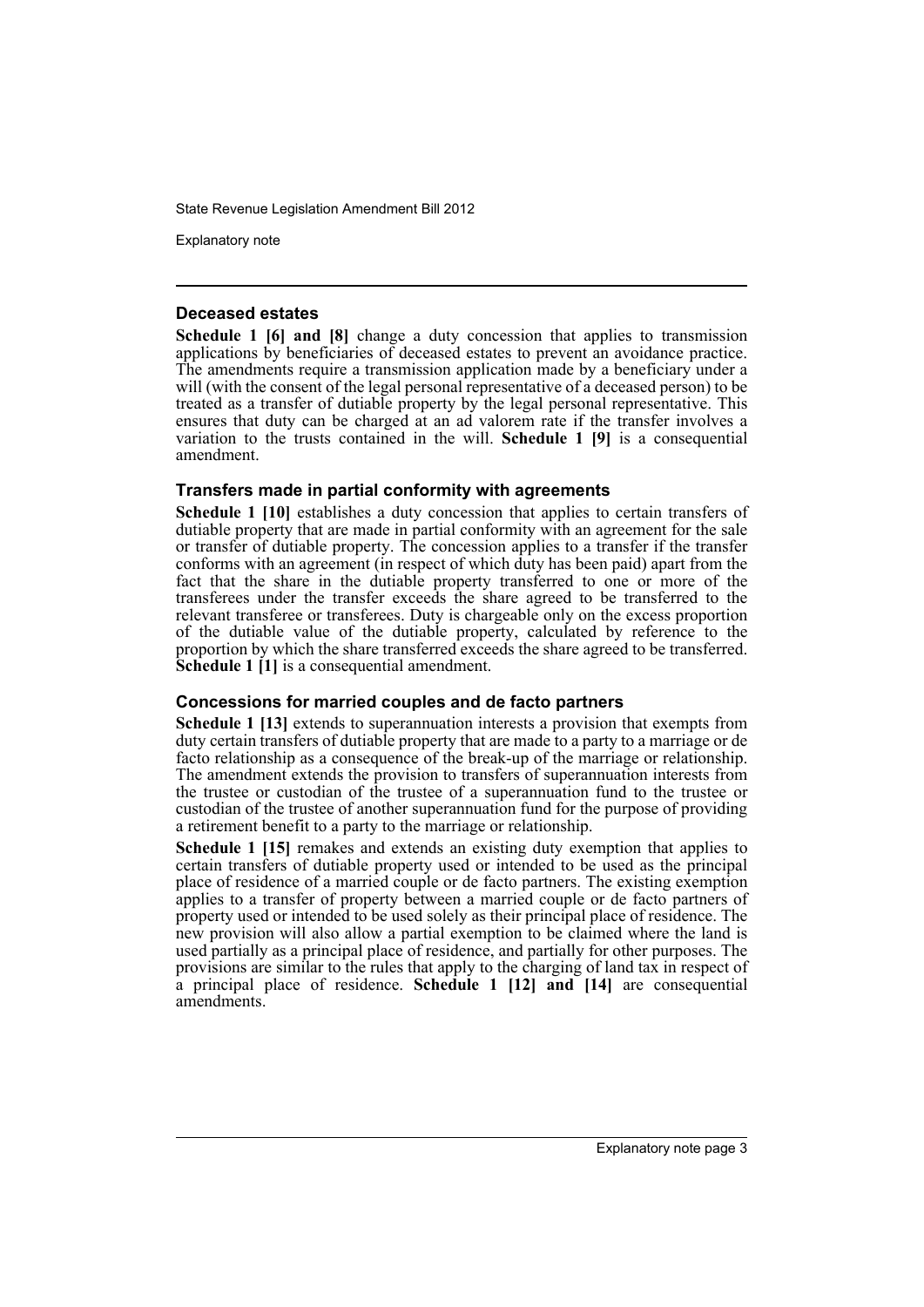Explanatory note

#### **Acquisitions of interests in landholders**

**Schedule 1 [16]** makes further provision for the circumstances in which an acquisition of an interest in a private unit trust scheme or private company will be subject to duty, so as to prevent an avoidance practice. The amendment provides that, for the purpose of determining whether an acquisition is dutiable, the land holdings of the private unit trust scheme or private company are taken to include any land holdings recently transferred to the person acquiring the interest, or an associated person. A land holding is recently transferred if it is transferred within 12 months before the acquisition. This means that those land holdings count toward the duty free threshold of \$2,000,000.

## **Corporate reconstructions**

**Schedule 1 [18]** establishes a new duty exemption for transactions that are corporate reconstruction transactions or corporate consolidation transactions. The new provisions replace the existing exemptions for "top hatting" arrangements (repealed by **Schedule 1 [17]**) and for corporate reconstructions (repealed by **Schedule 1 [22]**). Currently, in order to be exempt under the corporate reconstruction provision a transaction is required to be approved by the Chief Commissioner in accordance with guidelines approved by the Treasurer. The amendments remove the requirement for the approval of guidelines and incorporate into the new provisions the matters addressed by the guidelines. The amendments also extend the provision to an acquisition of an interest in a landholder that is made as part of a corporate consolidation.

## **Transfer of business property between family members**

**Schedule 1 [19]–[21]** extend a provision that exempts from duty certain transfers. leases and assignments of primary production land, and certain transfers of shares in a share management fishery, between certain family members. Currently, the exemption applies only if the transferor, lessor or assignor is an *ancestor* of the transferee, lessee or assignee. An *ancestor* of a person includes an individual who is the person's (or the person's spouse's) parent, step-parent, grand-parent, sibling, uncle or aunt (or the spouse of any such person). The amendment extends the exemption to transfers, leases and assignments where the transferor, lessor or assignor is the spouse, child, grandchild, niece or nephew of the transferee, lessee or assignee (or is the child, niece or nephew of the spouse of the transferee, lessee or assignee). A *spouse* includes a former spouse, a de facto partner and a former de facto partner.

## **Sydney Desalination Plant**

**Schedule 1 [26]** gives the Minister (with the concurrence of the Treasurer) power to grant exemptions from duty in respect of any Government initiative relating to the Sydney Desalination Plant. The exemption can be granted before or after a liability for duty arises and has effect according to its terms.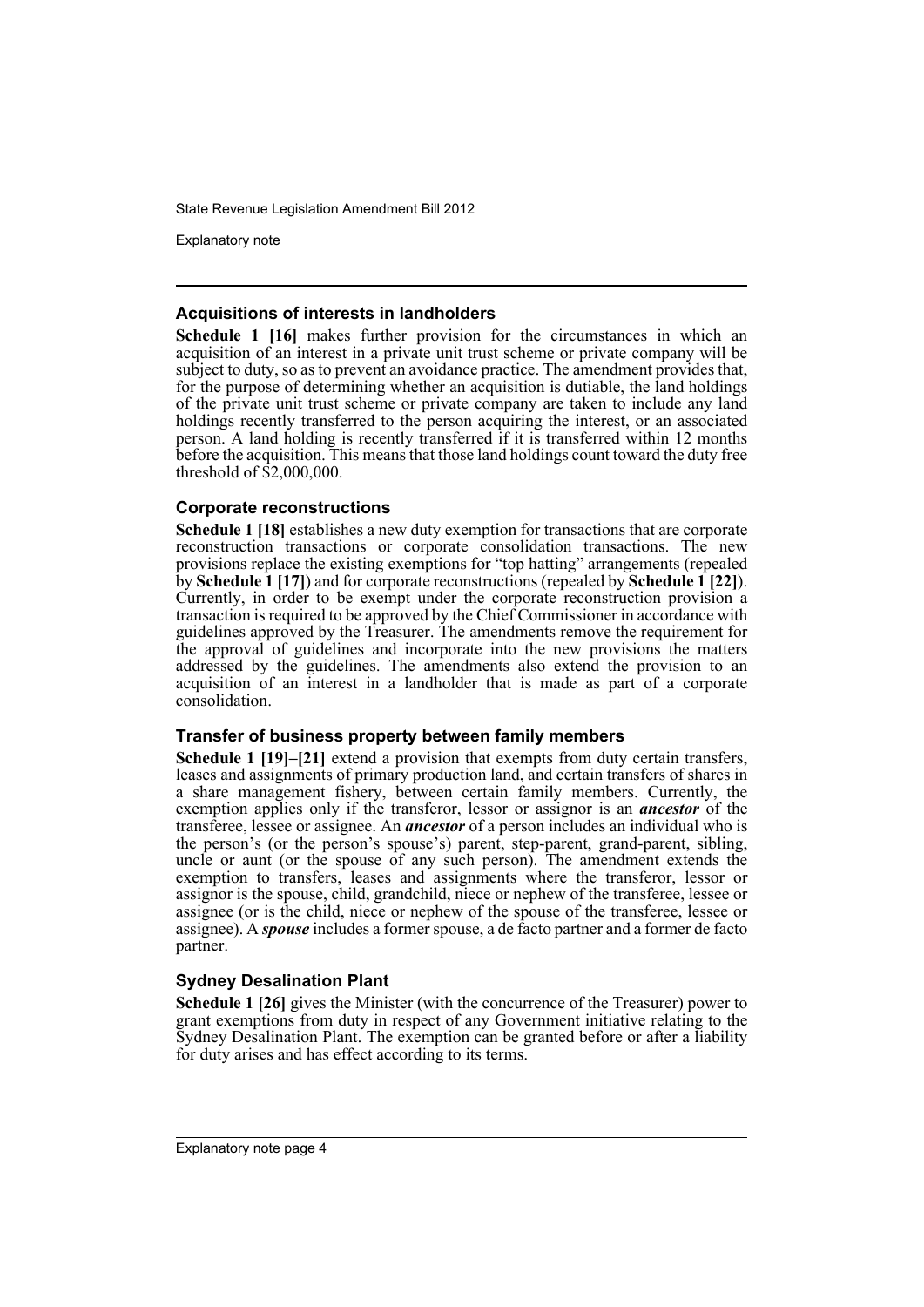Explanatory note

#### **Other amendments**

**Schedule 1 [7]** corrects a grammatical error.

**Schedule 1 [11]** repeals a redundant exemption relating to the vesting of property under the Financial Institutions (NSW) Code (*the Code*). The Code previously applied as a law of New South Wales by operation of the *Financial Institutions (New South Wales) Act 1992*. However, that Act was repealed in 1999 by the *Financial Sector Reform (New South Wales) Act 1999* and, accordingly, the Code and the exemption no longer have any operation.

**Schedule 1 [23] and [25]** clarify that a reference to a mortgage, in an exemption that applies in relation to mortgage and asset-backed securities, extends to a charge. **Schedule 1 [24]** is a consequential amendment.

**Schedule 1 [29]** extends the definition of *related person* that applies for the purpose of various duty concessions. The definition is extended beyond close family members to various relationships that arise because of marriage or a de facto relationship.

**Schedule 1 [27]** enables savings and transitional regulations to be made as a consequence of the enactment of the proposed Act.

**Schedule 1 [28]** provides for transitional matters.

# **Schedule 2 Amendment of Land Tax Management Act 1956 No 26**

**Schedule 2 [1]** ensures that self managed superannuation funds that are complying superannuation funds under section 42A of the *Superannuation Industry (Supervision) Act 1993* of the Commonwealth are not treated as special trusts for land tax purposes. Beneficial owners of land held by such funds are generally not liable for land tax for the portion of the taxable value of the land that does not exceed the tax-free threshold set out in the *Land Tax Management Act 1956*. The amendment ensures such funds are entitled to the tax-free threshold.

**Schedule 2 [2] and [3]** enable special disability trusts within the meaning of the *Veterans' Entitlements Act 1986* of the Commonwealth to be treated as concessional trusts for land tax purposes. The effect of the amendments is that a land tax exemption can be claimed in respect of land used as a principal place of residence by the principal beneficiary of a special disability trust.

**Schedule 2 [4]** enables savings and transitional regulations to be made as a consequence of the enactment of the proposed Act.

**Schedule 2 [5]** provides for transitional matters.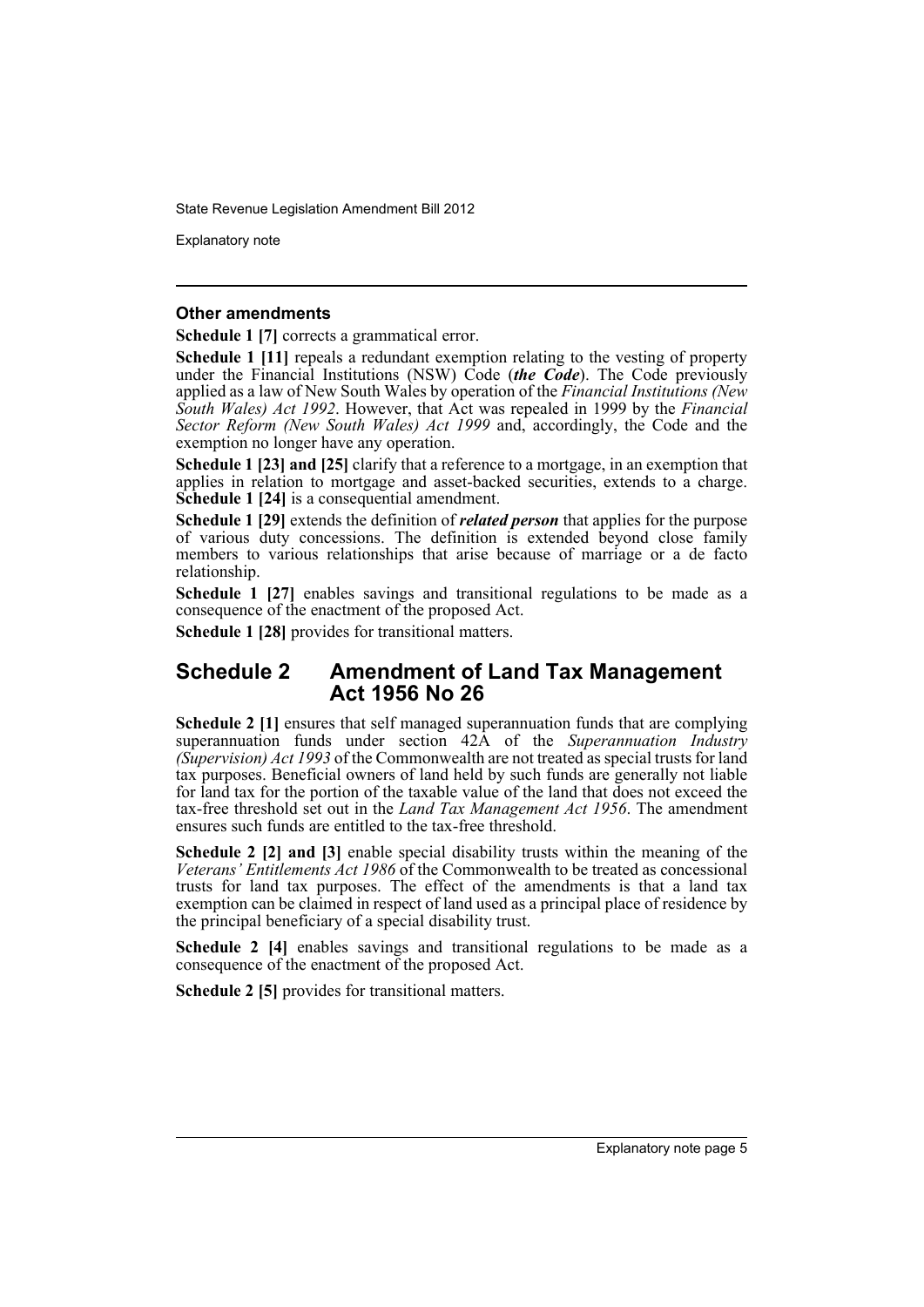Explanatory note

# **Schedule 3 Amendment of Payroll Tax Act 2007 No 21**

**Schedule 3 [1]** clarifies a provision that exempts from payroll tax wages paid or payable in respect of 14 weeks maternity leave. The amendment provides that wages are exempt from payroll tax if they are paid or payable in respect of a period of maternity leave equivalent to 14 weeks part-time leave at a reduced rate of pay. For example, the exemption may apply to wages paid or payable for maternity leave that extends to 28 weeks at half of the part-time rate of pay that would normally apply to the employee.

**Schedule 3 [2]** provides for a similar clarification in respect of paternity leave.

**Schedule 3 [3]** enables savings and transitional regulations to be made as a consequence of the enactment of the proposed Act.

**Schedule 3 [4]** provides for transitional matters.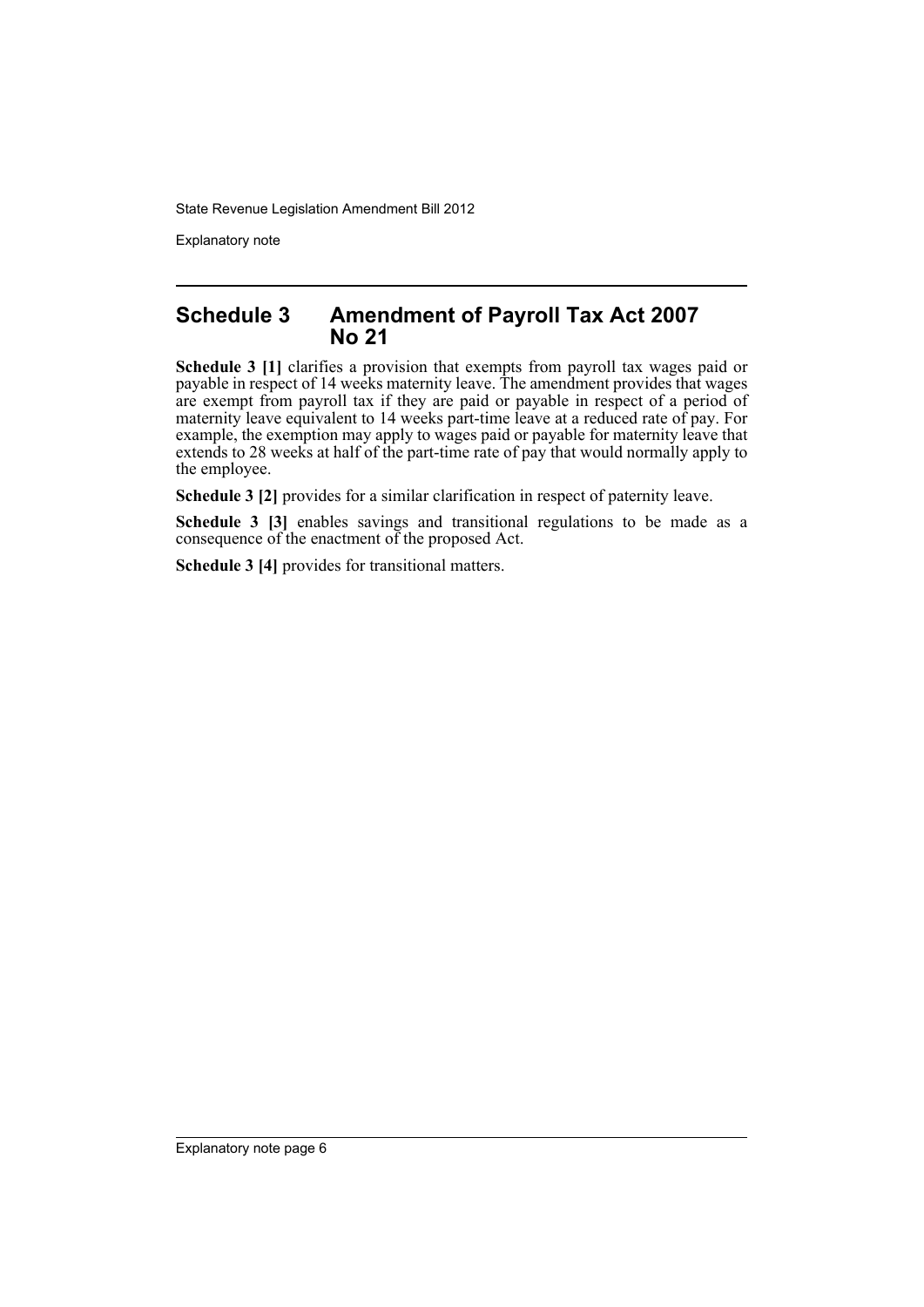First print



New South Wales

# **State Revenue Legislation Amendment Bill 2012**

# **Contents**

|    |                                                            | Page |
|----|------------------------------------------------------------|------|
| 1. | Name of Act                                                |      |
|    | 2 Commencement                                             |      |
|    | Schedule 1 Amendment of Duties Act 1997 No 123             | 3    |
|    | Schedule 2 Amendment of Land Tax Management Act 1956 No 26 | 19   |
|    | Schedule 3 Amendment of Payroll Tax Act 2007 No 21         | 20   |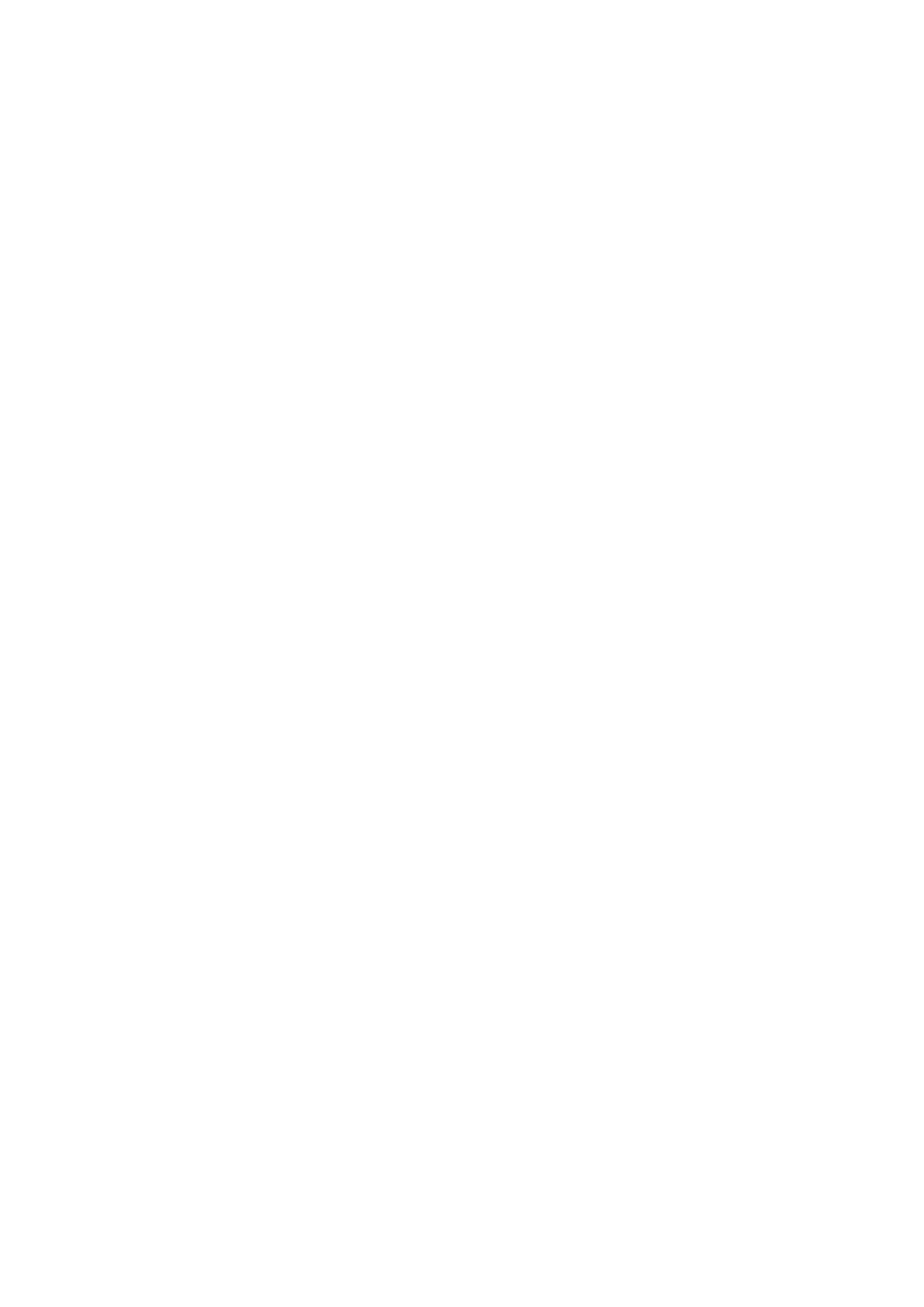

New South Wales

# **State Revenue Legislation Amendment Bill 2012**

No , 2012

# **A Bill for**

An Act to make miscellaneous changes to certain State revenue legislation.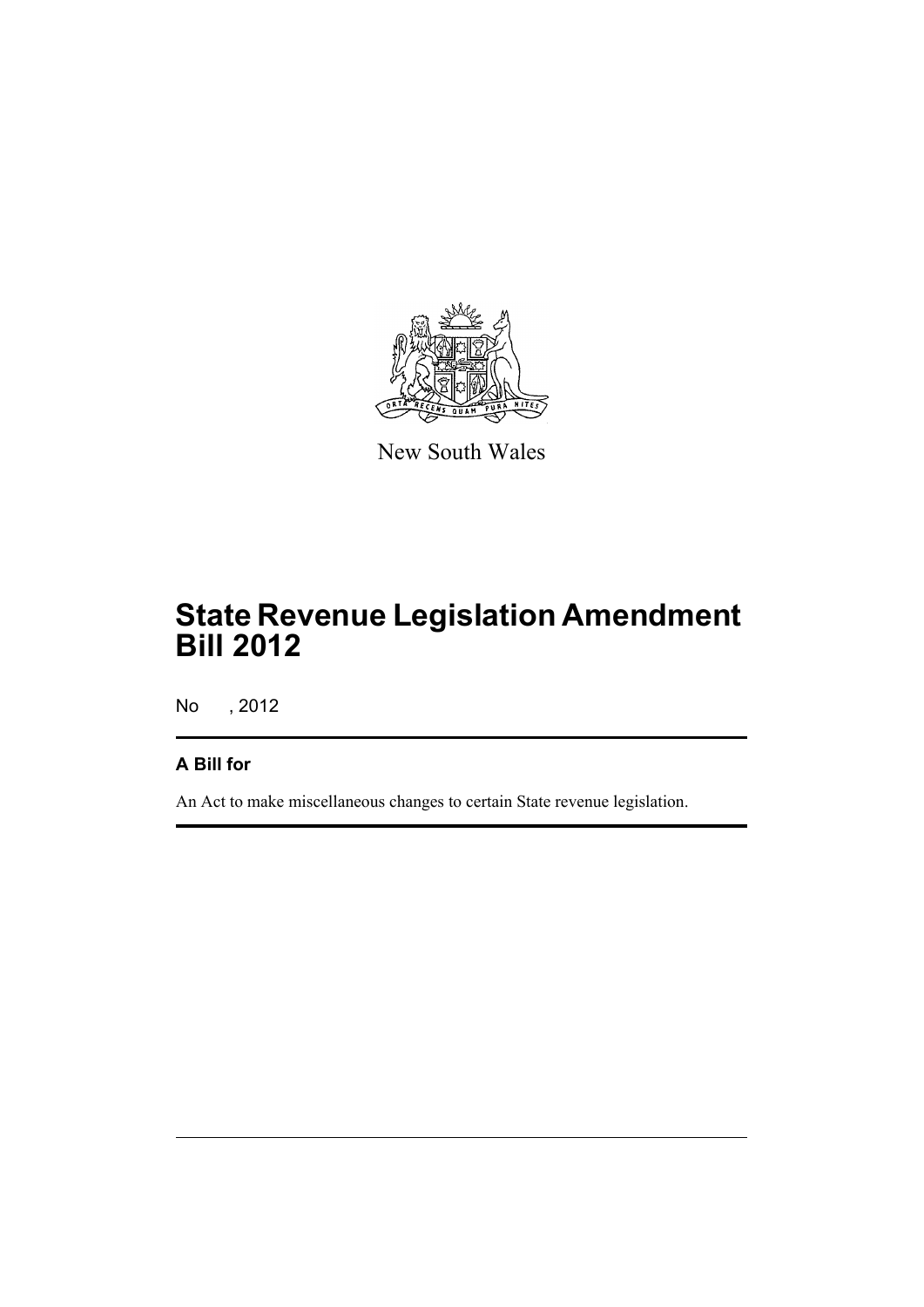<span id="page-9-1"></span><span id="page-9-0"></span>

|   |     | The Legislature of New South Wales enacts:                                                        |                |
|---|-----|---------------------------------------------------------------------------------------------------|----------------|
| 1 |     | Name of Act                                                                                       | 2              |
|   |     | This Act is the <i>State Revenue Legislation Amendment Act 2012</i> .                             | 3              |
| 2 |     | Commencement                                                                                      | $\overline{4}$ |
|   | (1) | This Act commences on the date of assent to this Act, except as<br>provided by subsection $(2)$ . | 5<br>6         |
|   | (2) | The following provisions commence, or are taken to have commenced,<br>on the dates indicated:     | 7<br>8         |
|   |     | Schedule 1 [17], [18] and [22]—1 July 2012,<br>(a)                                                | 9              |
|   |     | Schedule $3-1$ July 2012.<br>(b)                                                                  | 10             |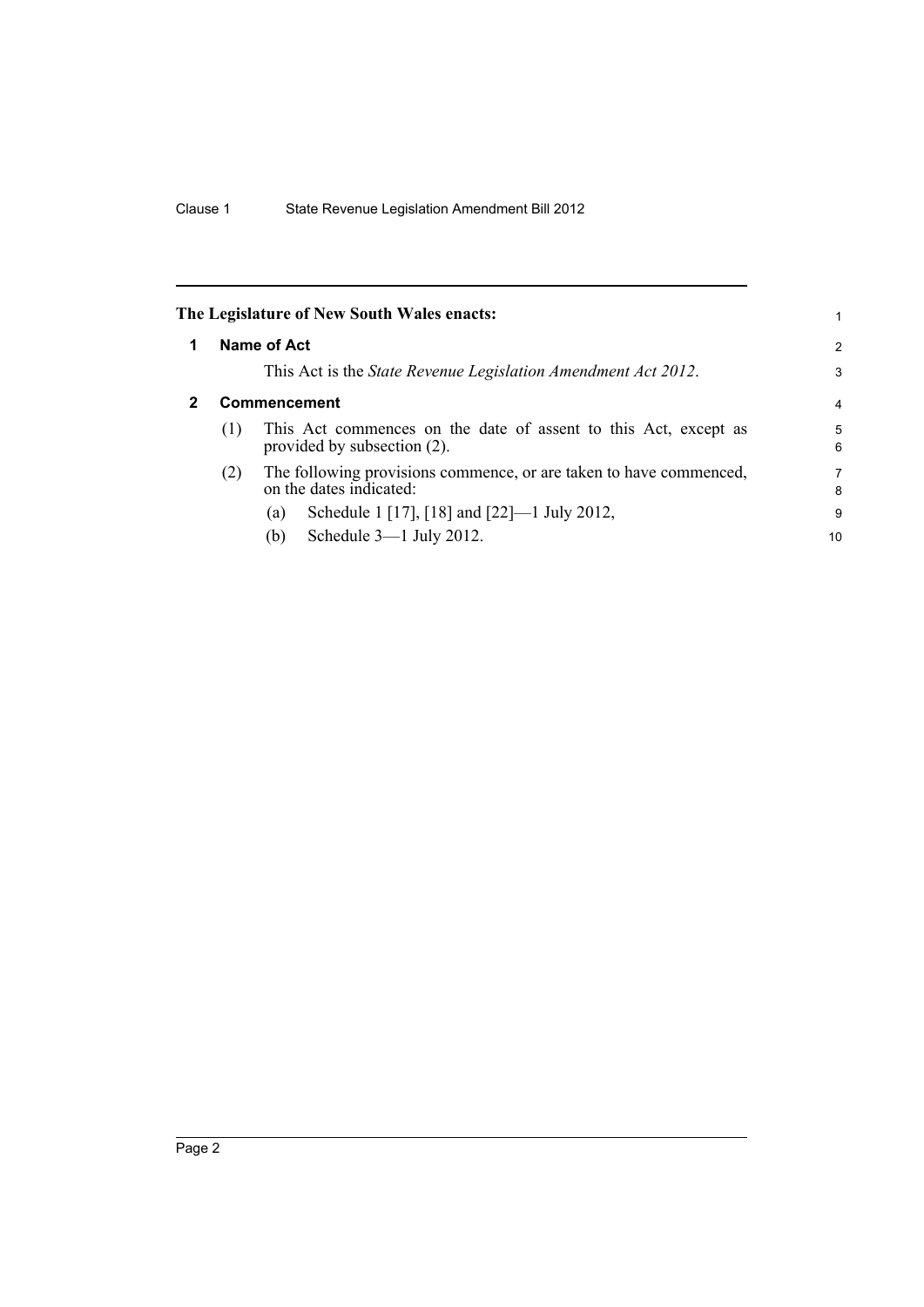Amendment of Duties Act 1997 No 123 Schedule 1

<span id="page-10-0"></span>

|       | <b>Schedule 1</b>   | <b>Amendment of Duties Act 1997 No 123</b>                                                                                                                                                                                                                                                                                         | 1                          |
|-------|---------------------|------------------------------------------------------------------------------------------------------------------------------------------------------------------------------------------------------------------------------------------------------------------------------------------------------------------------------------|----------------------------|
| [1]   |                     | Section 18 No double duty                                                                                                                                                                                                                                                                                                          | $\overline{c}$             |
|       |                     | Insert after section $18(3)$ :                                                                                                                                                                                                                                                                                                     | 3                          |
|       |                     | Note. Section 64C also provides for a duty concession in respect of a<br>transfer of dutiable property that is made in partial conformity with an<br>agreement for the sale or transfer of the property. The concession                                                                                                            | 4<br>5<br>6                |
|       |                     | applies if the interest in the property transferred to the transferee is not<br>identical to the interest agreed to be transferred to the transferee under<br>the agreement.                                                                                                                                                       | 7<br>8<br>9                |
| [2]   |                     | Section 62A Transfers to self managed superannuation funds                                                                                                                                                                                                                                                                         | 10                         |
|       | section $62A(3)$ .  | Renumber section 62A (2) as section 62A (3A) and insert after                                                                                                                                                                                                                                                                      | 11<br>12                   |
| $[3]$ | Section 62A (3) (b) |                                                                                                                                                                                                                                                                                                                                    | 13                         |
|       | property".          | Insert "is to be held solely for the benefit of the transferor and" after "the                                                                                                                                                                                                                                                     | 14<br>15                   |
| [4]   |                     | Section 62A (3A) (as renumbered by item [2])                                                                                                                                                                                                                                                                                       | 16                         |
|       | of the transferor". | Omit "held by the trustee of a superannuation fund is held solely for the benefit                                                                                                                                                                                                                                                  | 17<br>18                   |
|       |                     | Insert instead "is held solely for the benefit of a transferor".                                                                                                                                                                                                                                                                   | 19                         |
| [5]   | Section 62A (5)-(7) |                                                                                                                                                                                                                                                                                                                                    | 20                         |
|       |                     | Insert after section 62A (4):                                                                                                                                                                                                                                                                                                      | 21                         |
|       | (5)                 | A superannuation fund that has not been confirmed as a<br>complying superannuation fund may be treated as a complying<br>superannuation fund for the purposes of this section only if the<br>trustee is satisfied, at the time a liability for duty arises, that the<br>fund will be confirmed as a complying superannuation fund. | 22<br>23<br>24<br>25<br>26 |
|       | (6)                 | superannuation fund is <b><i>confirmed</i></b> as a complying<br>A<br>superannuation fund when the Regulator first gives a notice to the<br>trustee under section 40 of the Superannuation Industry<br>(Supervision) Act 1993 of the Commonwealth stating that the<br>fund is a complying superannuation fund.                     | 27<br>28<br>29<br>30<br>31 |
|       | (7)                 | The Chief Commissioner may assess or reassess the duty<br>chargeable in respect of a transfer or agreement to transfer if the<br>Chief Commissioner is not satisfied that the superannuation fund<br>was a complying superannuation fund at the time the liability for<br>duty arose.                                              | 32<br>33<br>34<br>35<br>36 |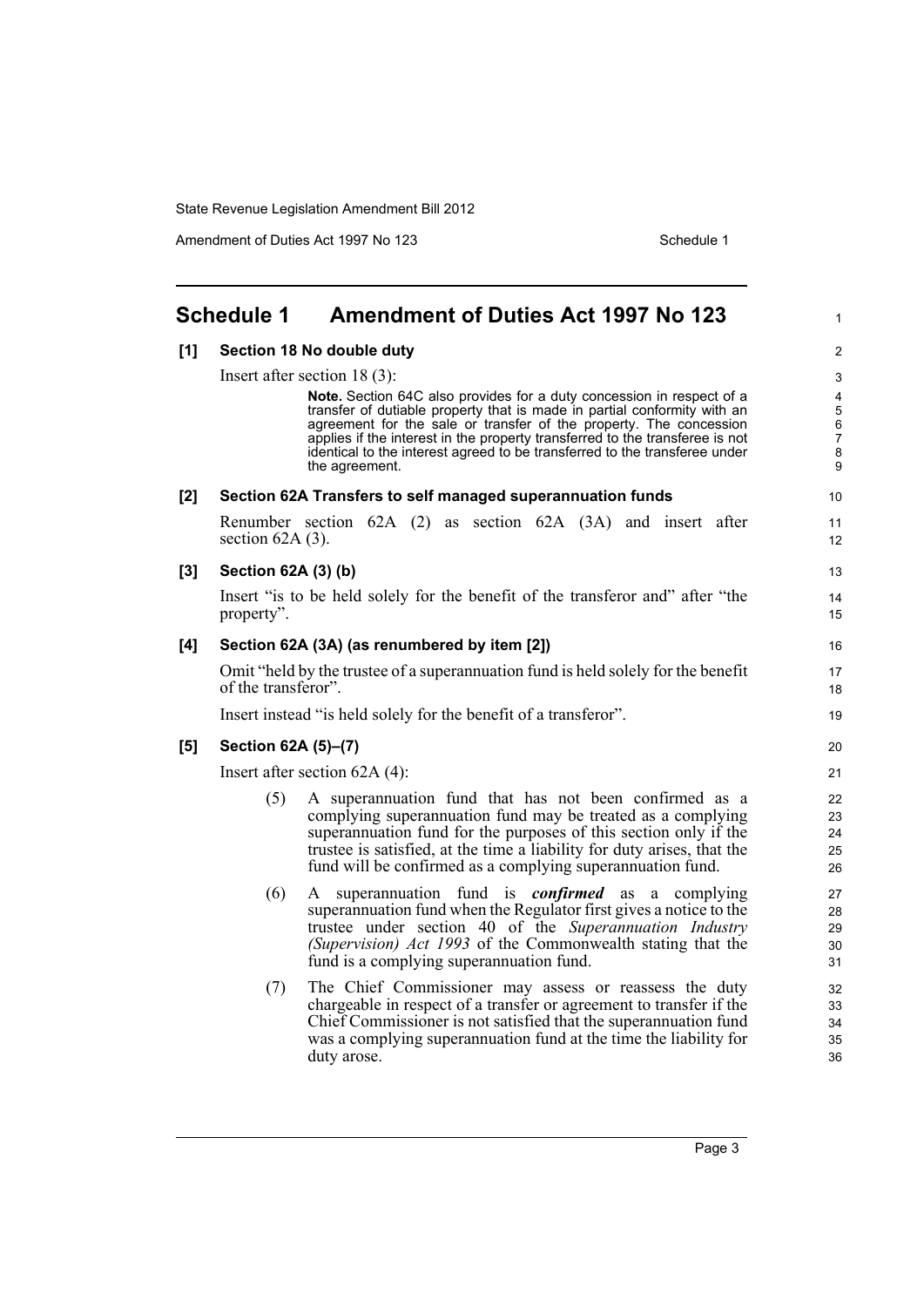Schedule 1 Amendment of Duties Act 1997 No 123

| [6]    |     |                       | <b>Section 63 Deceased estates</b>                                                                                                                                                                                                                                                                                                                                | 1                                |
|--------|-----|-----------------------|-------------------------------------------------------------------------------------------------------------------------------------------------------------------------------------------------------------------------------------------------------------------------------------------------------------------------------------------------------------------|----------------------------------|
|        |     |                       | Omit section $63$ (1) (b).                                                                                                                                                                                                                                                                                                                                        | $\overline{c}$                   |
| [7]    |     |                       | Section 63 (1) (c)                                                                                                                                                                                                                                                                                                                                                | 3                                |
|        |     |                       | Omit "to". Insert instead "by".                                                                                                                                                                                                                                                                                                                                   | 4                                |
| [8]    |     | Section 63 (2A)       |                                                                                                                                                                                                                                                                                                                                                                   | 5                                |
|        |     |                       | Insert after section $63$ (2):                                                                                                                                                                                                                                                                                                                                    | 6                                |
|        |     | (2A)                  | A transmission application made by a beneficiary under a will,<br>with the consent of the legal personal representative of a<br>deceased person, is taken, for the purposes of this section, to be a<br>transfer of dutiable property by the legal personal representative<br>to the beneficiary.                                                                 | 7<br>8<br>9<br>10<br>11          |
| [9]    |     | <b>Section 63 (4)</b> |                                                                                                                                                                                                                                                                                                                                                                   | 12                               |
|        |     | Omit ", consent".     |                                                                                                                                                                                                                                                                                                                                                                   | 13                               |
| $[10]$ |     | <b>Section 64C</b>    |                                                                                                                                                                                                                                                                                                                                                                   | 14                               |
|        |     |                       | Insert after section 64B:                                                                                                                                                                                                                                                                                                                                         | 15                               |
|        | 64C |                       | Transfers made in partial conformity with agreements                                                                                                                                                                                                                                                                                                              | 16                               |
|        |     | (1)                   | The duty chargeable in respect of a transfer of dutiable property<br>is to be calculated in accordance with this section if:                                                                                                                                                                                                                                      | 17<br>18                         |
|        |     |                       | the transfer is made in partial conformity with an<br>(a)<br>agreement for transfer or sale of the dutiable property, and                                                                                                                                                                                                                                         | 19<br>20                         |
|        |     |                       | the duty chargeable in respect of the agreement has been<br>(b)<br>paid.                                                                                                                                                                                                                                                                                          | 21<br>22                         |
|        |     | (2)                   | A transfer is made in partial conformity with an agreement for<br>transfer or sale if the transfer conforms with the agreement, apart<br>from the fact that a share in the dutiable property transferred to<br>one or more of the transferees under the transfer exceeds the<br>share agreed to be transferred to the relevant transferee under the<br>agreement. | 23<br>24<br>25<br>26<br>27<br>28 |
|        |     | (3)                   | Duty is to be charged only on the excess proportion of the<br>dutiable value of the dutiable property transferred.                                                                                                                                                                                                                                                | 29<br>30                         |
|        |     | (4)                   | The excess proportion is the proportion, or the total of the<br>proportions, by which the share or shares in the dutiable property<br>transferred to each transferee exceed the share or shares in the<br>dutiable property (if any) agreed to be transferred to each<br>transferee.                                                                              | 31<br>32<br>33<br>34<br>35       |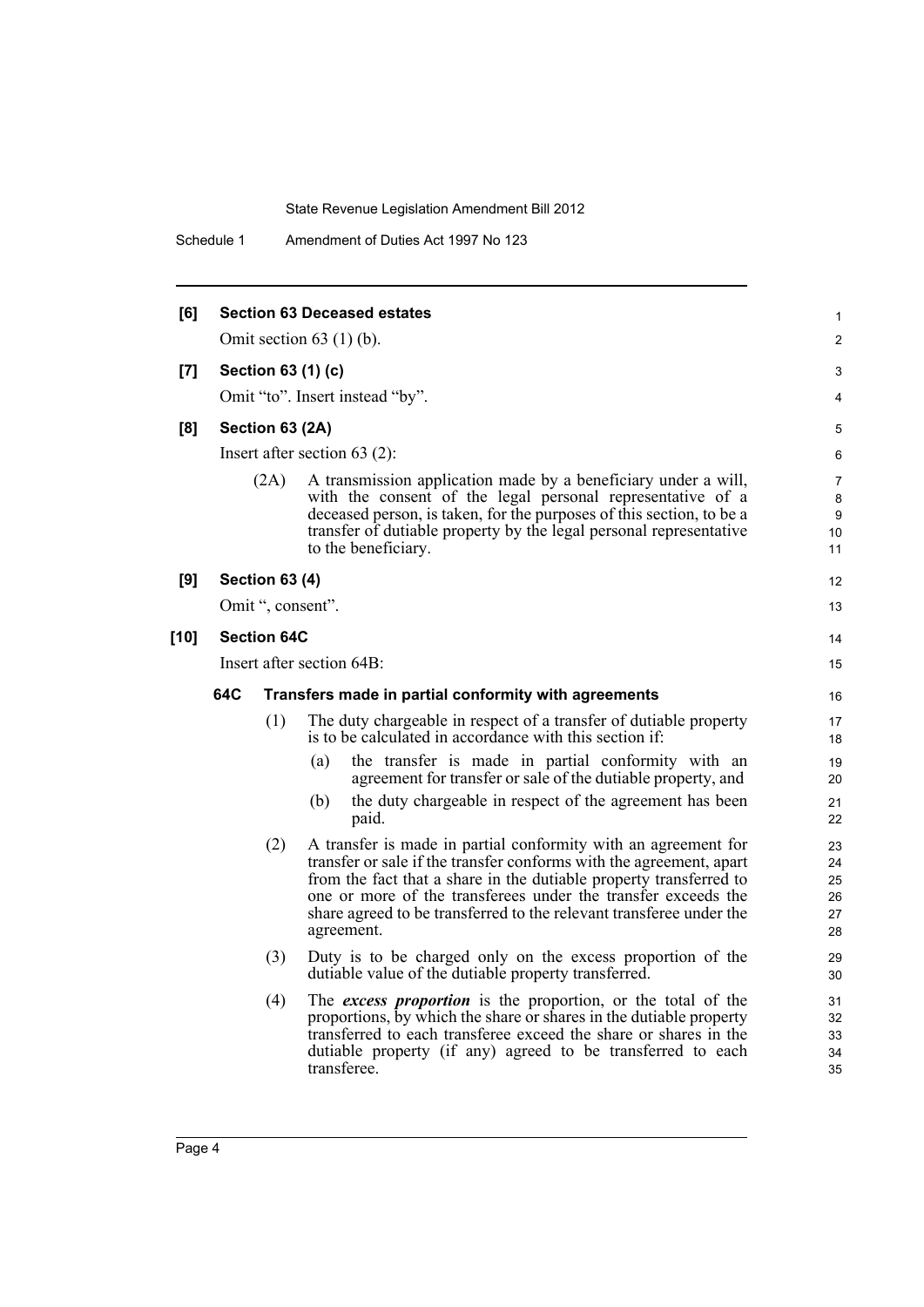Amendment of Duties Act 1997 No 123 Schedule 1

- (5) If a share in dutiable property is transferred to a transferee who was not a transferee under the agreement for transfer or sale, this section applies as if the share agreed to be transferred to that transferee is nil.
- (6) This section does not apply if section 18 (3) applies in respect of the transfer.

**Note.** Example 1: An agreement provides for the transfer of dutiable property to 3 purchasers as equal tenants in common. Accordingly, the share of the dutiable property agreed to be transferred to each purchaser is one-third each. When the property is transferred, it is transferred to only 2 of the purchasers so that each purchaser acquires a one-half share. The shares transferred exceed the shares agreed to be transferred. That is, each purchaser has acquired a one-half share in the property instead of a one-third share. The excess proportion is the total of the proportions by which the shares transferred to the transferees exceed the shares agreed to be transferred. The total of (one-half minus one-third) and (one-half minus one-third) is one-third. Duty is charged on one-third of the dutiable value of the property transferred.

Example 2: An agreement provides for the transfer of dutiable property to 2 purchasers as equal tenants in common. Accordingly, the share of the dutiable property agreed to be transferred to each purchaser is one-half each. When the property is transferred, it is transferred to 3 transferees so that each transferee acquires a one-third share. The 2 one-third shares transferred to the original purchasers under the agreement do not exceed the shares agreed to be transferred. The excess proportion is the proportion by which the share transferred to the new transferee (one-third) exceeds the share agreed to be transferred (nil). Duty is charged on one-third of the dutiable value of the property transferred.

| [11]   |                   | <b>Section 65 Exemptions from duty</b><br>Omit section $65(1)$ (f).                                                                                                                                                                                                                                                                                                                               | 30<br>31                         |
|--------|-------------------|---------------------------------------------------------------------------------------------------------------------------------------------------------------------------------------------------------------------------------------------------------------------------------------------------------------------------------------------------------------------------------------------------|----------------------------------|
| $[12]$ | partners          | Section 67 Exemptions—transfers to married couples and de facto                                                                                                                                                                                                                                                                                                                                   | 32<br>33                         |
|        | Omit the section. |                                                                                                                                                                                                                                                                                                                                                                                                   | 34                               |
| $[13]$ |                   | Section 68 Exemptions—break-up of marriages and other relationships                                                                                                                                                                                                                                                                                                                               | 35                               |
|        |                   | Insert after section $68(3)$ :                                                                                                                                                                                                                                                                                                                                                                    | 36                               |
|        | (3A)              | <b>Superannuation interests</b>                                                                                                                                                                                                                                                                                                                                                                   | 37                               |
|        |                   | No duty is chargeable under this Chapter on a dutiable<br>transaction that is a transfer of, or an agreement to transfer,<br>dutiable property from the trustee or custodian of the trustee of a<br>complying superannuation fund to the trustee or custodian of the<br>trustee of another complying superannuation fund if:<br>the dutiable property is a superannuation interest (within<br>(a) | 38<br>39<br>40<br>41<br>42<br>43 |

(a) the dutiable property is a superannuation interest (within the meaning of the *Family Law Act 1975* of the

44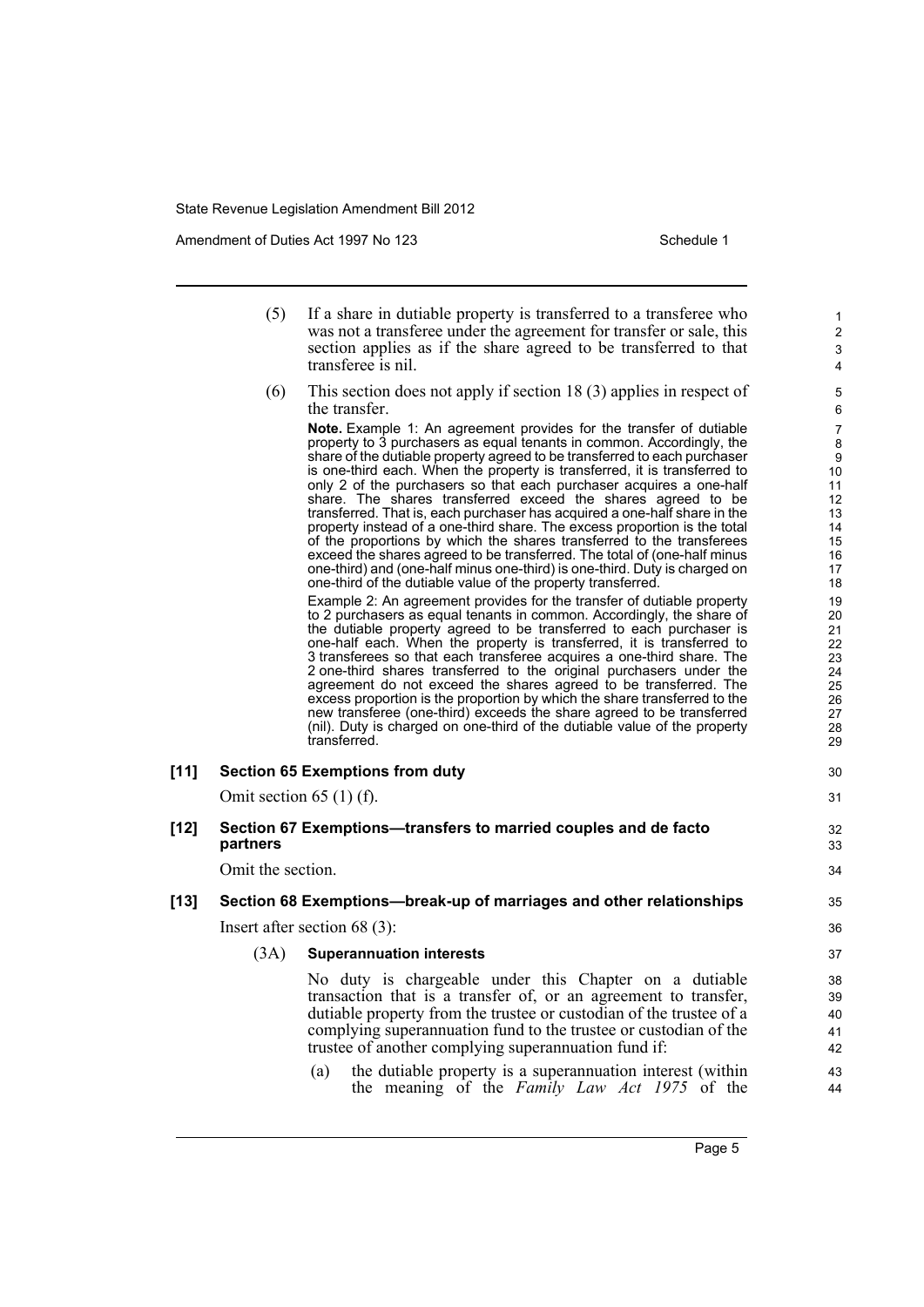Commonwealth) of a party to a marriage or de facto relationship that:

(i) has been dissolved or annulled or has, in the opinion of the Chief Commissioner, broken down irretrievably (in the case of a marriage), or

18

19 20

21 22

- (ii) has, in the opinion of the Chief Commissioner, broken down (in the case of a de facto relationship), and
- (b) the dutiable property is to be held solely for the purpose of providing a retirement benefit to the other party to the marriage or relationship, and
- (c) the transfer or agreement is effected by or in accordance with a financial agreement that is binding on the parties to the agreement, or an order of a court, under the *Family Law Act 1975* of the Commonwealth.

**[14] Chapter 2, Part 8, heading**

Omit the heading. Insert instead:

# **Part 8 Other exemptions and concessions**

#### **[15] Chapter 2, Part 8, Division 4**

Insert after Division 3:

## **Division 4 Transfers between married couples and de facto partners**

# **104A Meaning of "residential land"** (1) In this Division, *residential land* means: (a) a parcel of land on which there is: (i) one single dwelling or one flat, or (ii) one single dwelling, or one flat, and a shop, or (iii) a building under construction that, when completed,

- will constitute one single dwelling or one flat (or one single dwelling, or one flat, and a shop), or
- (b) a strata lot, if it is lawfully occupied as a separate dwelling, or suitable for lawful occupation as a separate dwelling, or
- (c) a land use entitlement, if it confers an entitlement to occupy a building, or part of a building, as a separate dwelling, or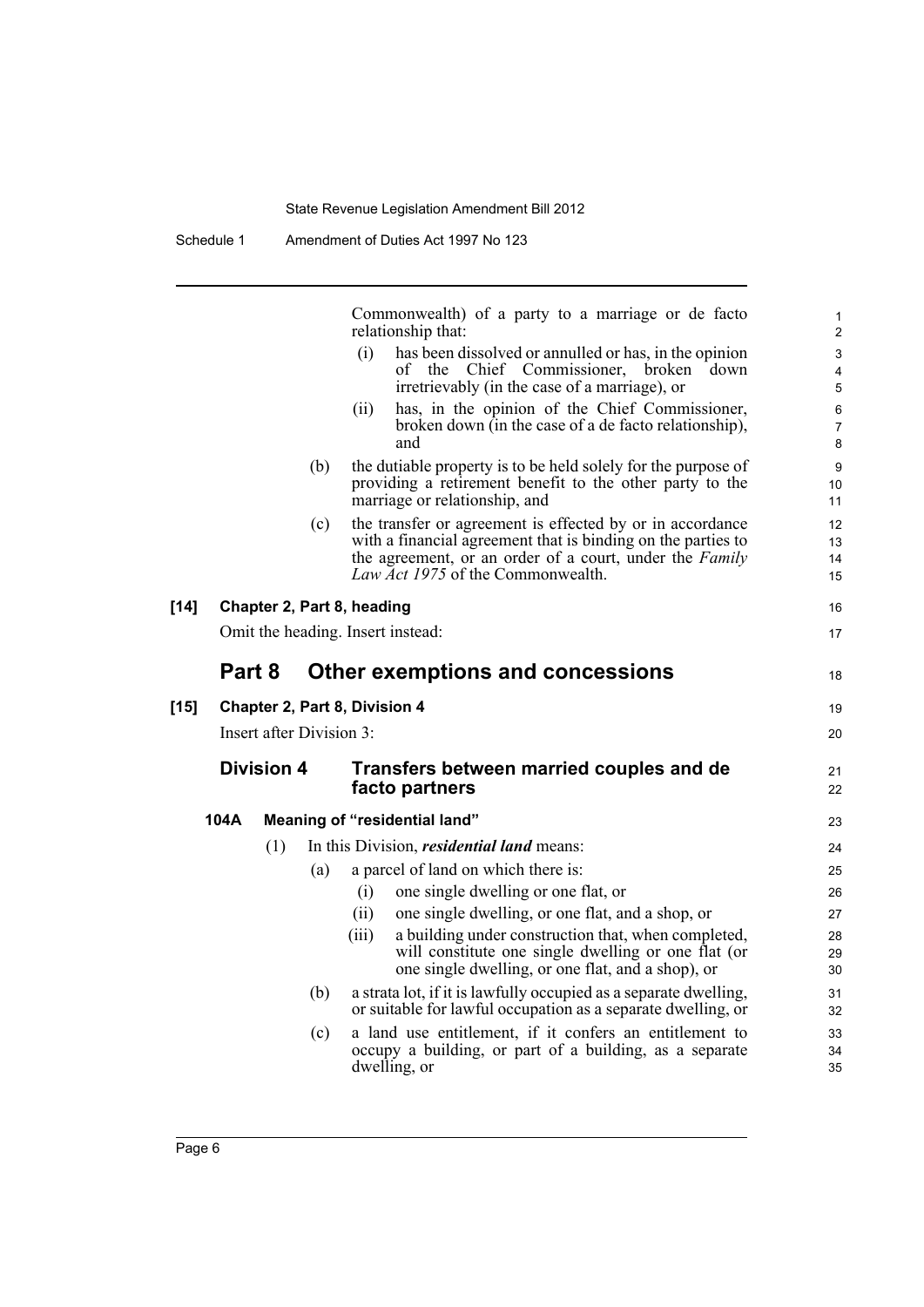Amendment of Duties Act 1997 No 123 Schedule 1

|      |     | (d)<br>a parcel of vacant land that is zoned or otherwise<br>designated for use under an environmental planning<br>instrument (within the meaning of the <i>Environmental</i><br>Planning and Assessment Act 1979) for residential or<br>principally residential purposes.                          | $\mathbf{1}$<br>2<br>3<br>4<br>5          |
|------|-----|-----------------------------------------------------------------------------------------------------------------------------------------------------------------------------------------------------------------------------------------------------------------------------------------------------|-------------------------------------------|
|      | (2) | Land does not cease to be regarded as land on which there is one<br>single dwelling, or one flat, merely because the land is also used<br>or is capable of being used for the purpose of one other residential<br>occupancy, if that residential occupancy is an excluded<br>residential occupancy. | 6<br>$\overline{7}$<br>$\bf 8$<br>9<br>10 |
|      | (3) | In this section:                                                                                                                                                                                                                                                                                    | 11                                        |
|      |     | excluded residential occupancy means:                                                                                                                                                                                                                                                               | 12                                        |
|      |     | (a)<br>one room or one flat, or                                                                                                                                                                                                                                                                     | 13                                        |
|      |     | (b)<br>one room and one flat, or                                                                                                                                                                                                                                                                    | 14                                        |
|      |     | one suite of rooms (not being a flat), each room of which<br>(c)<br>all occupants of the suite are entitled to occupy, or                                                                                                                                                                           | 15<br>16                                  |
|      |     | (d)<br>one suite of rooms (not being a flat), each room of which<br>all occupants of the suite are entitled to occupy, and one<br>room, or                                                                                                                                                          | 17<br>18<br>19                            |
|      |     | (e)<br>2 rooms, each of which is separately occupied.                                                                                                                                                                                                                                               | 20                                        |
|      |     | <b><i>flat</i></b> means a room or suite of rooms (whether or not forming part<br>of a building or a detached building):                                                                                                                                                                            | 21<br>22                                  |
|      |     | (a)<br>occupied or used as a separate dwelling, or                                                                                                                                                                                                                                                  | 23                                        |
|      |     | (b)<br>so constructed, designed or adapted as to be capable of<br>being occupied or used as a separate dwelling,                                                                                                                                                                                    | 24<br>25                                  |
|      |     | but does not include a single dwelling, a strata lot or a dwelling,<br>or portion of a building, that is occupied under a land use<br>entitlement.                                                                                                                                                  | 26<br>27<br>28                            |
|      |     | <i>single dwelling</i> means a house:                                                                                                                                                                                                                                                               | 29                                        |
|      |     | occupied or used as a separate dwelling, or<br>(a)                                                                                                                                                                                                                                                  | 30                                        |
|      |     | (b)<br>so constructed, designed or adapted as to be capable of<br>being occupied or used as a separate dwelling,                                                                                                                                                                                    | 31<br>32                                  |
|      |     | but does not include a strata lot or a property commonly known<br>as a shop and dwelling.                                                                                                                                                                                                           | 33<br>34                                  |
| 104B |     | <b>Exemption-transfer of residential land</b>                                                                                                                                                                                                                                                       | 35                                        |
|      | (1) | No duty is chargeable under this Chapter on a transfer, or an<br>agreement for the sale or transfer, of residential land if:                                                                                                                                                                        | 36<br>37                                  |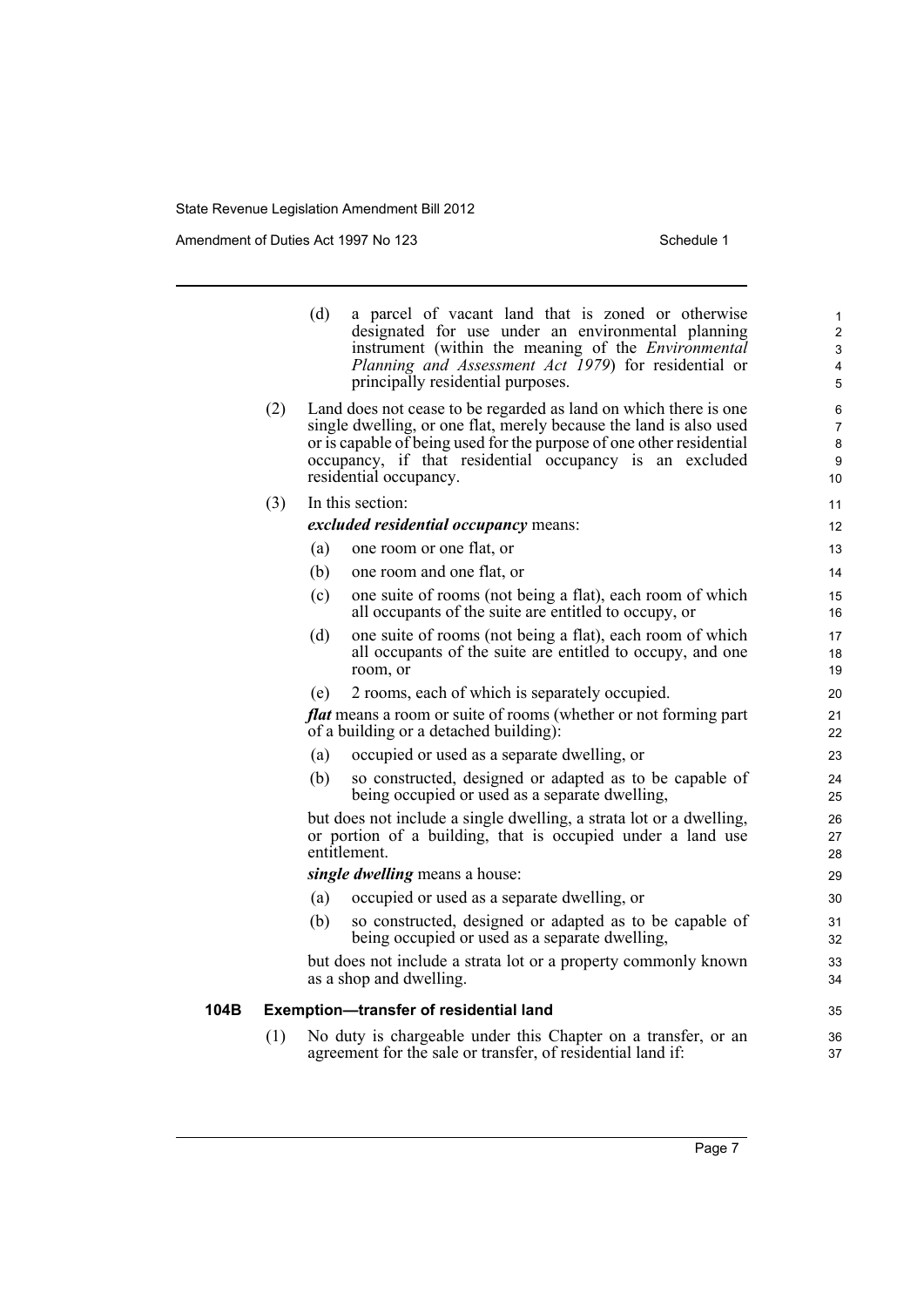| (a) | as a result of the transfer or agreement, the property is or |
|-----|--------------------------------------------------------------|
|     | will be held by a married couple or de facto partners as     |
|     | joint tenants or as tenants in common in equal shares, and   |

- (b) the residential land:
	- (i) is land on which there is a dwelling that, when the transfer of dutiable property occurs, is used as the principal place of residence of the married couple or de facto partners, or

- (ii) is a parcel of vacant land, or land on which there is a building under construction, and the married couple or de facto partners intend to use the residential land as the site of a dwelling to be used as their principal place of residence, and
- (c) the residential land is used solely for residential purposes and not for any other purpose (such as a commercial, industrial or professional purpose), and
- (d) both the transferor and the transferee are the married couple or one of them or the de facto partners or one of them and no other person is a party to the transfer, and
- (e) in the case of de facto partners, the parties to the relationship have lived in the relationship for at least 2 years before the date of the transfer.
- (2) For the purposes of subsection (1) (c), the use of not more than one room on the land for a non-residential purpose is to be disregarded, if the use relates to a business or undertaking that is primarily conducted elsewhere.
- (3) Land may be the subject of an exemption under this section even if it is partly held by another person who is not a part of the married couple or one of the de facto partners.

#### **104C Concession—transfer of land used as principal place of residence and for other purposes**

- (1) If a transfer or agreement for transfer of residential land would be exempt from duty under section 104B, but for the fact that the land has been used or is intended to be used for a purpose other than a residential purpose, the duty chargeable on the transfer or agreement is to be calculated after reducing the dutiable value of the land by the residential apportionment factor.
- (2) The residential apportionment factor is calculated by subtracting the non-residential apportionment factor from 1.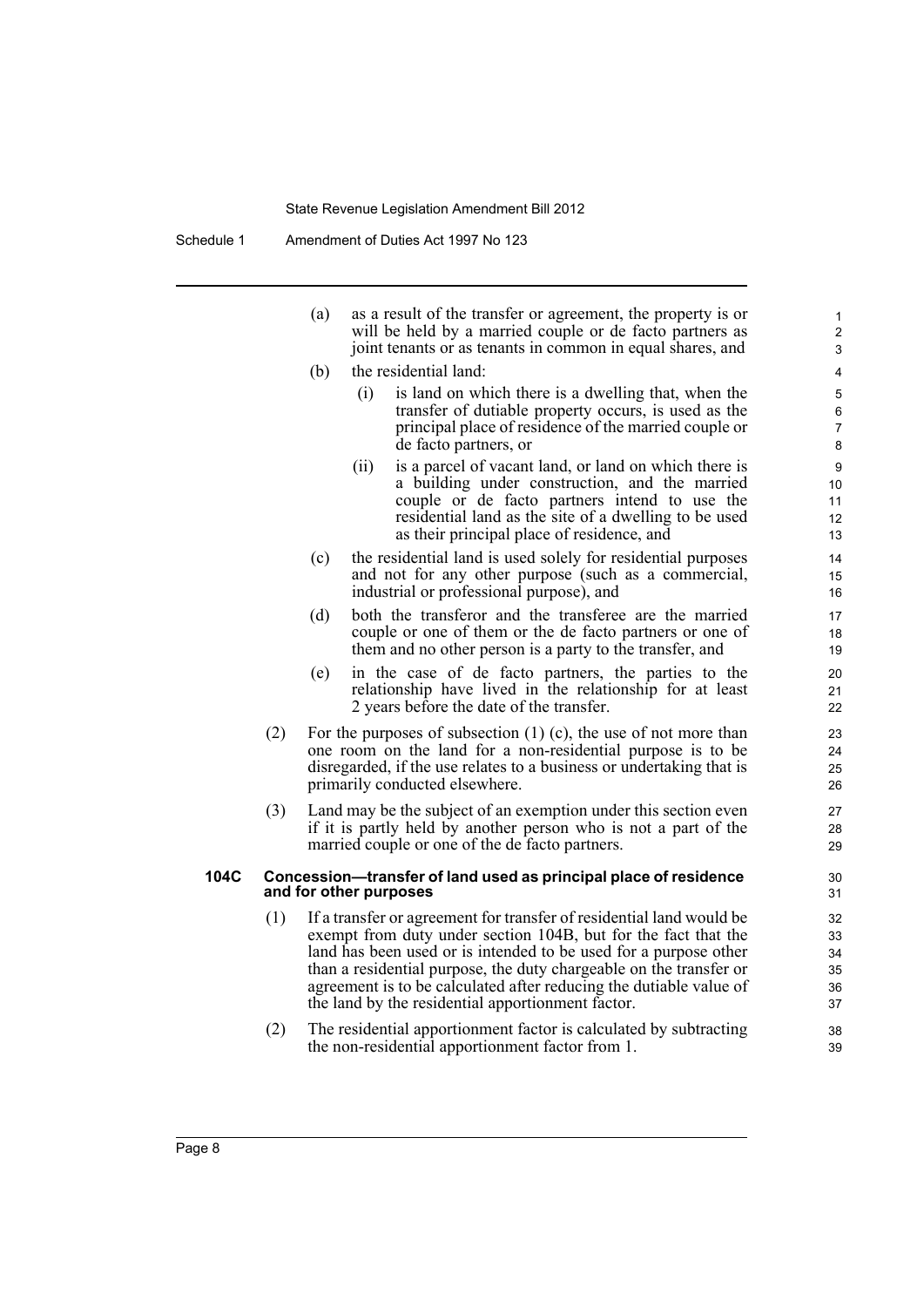Amendment of Duties Act 1997 No 123 Schedule 1

34 35

|        |      | (3)                 | The non-residential apportionment factor is:                                                                                                                                                                                                                                                                             |
|--------|------|---------------------|--------------------------------------------------------------------------------------------------------------------------------------------------------------------------------------------------------------------------------------------------------------------------------------------------------------------------|
|        |      |                     | if the land is mixed development land or mixed use land<br>(a)<br>and there is an apportionment factor entered in the Register<br>of Land Values in respect of the land value of the land<br>under Division 5 or 5A of Part 1B of the Valuation of Land<br>Act 1916—that apportionment factor, or                        |
|        |      |                     | (b)<br>paragraph (a) is not applicable—such other<br>if<br>apportionment factor as the Chief Commissioner considers<br>fair and reasonable to reflect the use of the land for<br>non-residential purposes, subject to subsections (4)<br>and $(5)$ .                                                                     |
|        |      | (4)                 | If there is no apportionment factor entered in the Register of Land<br>Values in respect of the land value of the land, and the land is<br>mixed development land or mixed use land, the Chief<br>Commissioner may request the Valuer-General to determine the<br>apportionment factor in respect of the land concerned. |
|        |      | (5)                 | If a request is made under subsection $(4)$ :                                                                                                                                                                                                                                                                            |
|        |      |                     | (a)<br>the Valuer-General must determine the apportionment<br>factor concerned and enter it in the Register of Land<br>Values under the <i>Valuation of Land Act 1916</i> , and                                                                                                                                          |
|        |      |                     | that apportionment factor is to be applied as the<br>(b)<br>non-residential apportionment factor in respect of the<br>residential land.                                                                                                                                                                                  |
|        |      |                     | Note. Divisions 5 and 5A of Part 1B of the Valuation of Land Act 1916<br>allow objections to be made against the amount of the apportionment<br>factor.                                                                                                                                                                  |
|        |      | (6)                 | Duty on the transfer or agreement is to be charged at the general<br>rate provided for by section 32. Sections 32A–32C do not apply.                                                                                                                                                                                     |
|        |      | (7)                 | In this section:                                                                                                                                                                                                                                                                                                         |
|        |      |                     | <i>mixed development land</i> has the same meaning as in Division 5<br>of Part 1B of the Valuation of Land Act 1916.                                                                                                                                                                                                     |
|        |      |                     | <i>mixed use land</i> has the same meaning as in Division 5A of<br>Part 1B of the Valuation of Land Act 1916.                                                                                                                                                                                                            |
| $[16]$ |      | <b>Section 159A</b> |                                                                                                                                                                                                                                                                                                                          |
|        |      |                     | Insert after section 159:                                                                                                                                                                                                                                                                                                |
|        | 159A |                     | Inclusion of land holdings recently transferred                                                                                                                                                                                                                                                                          |
|        |      | (1)                 | For the purposes of determining whether a person who acquires<br>an interest in a private unit trust scheme or private company                                                                                                                                                                                           |

makes a relevant acquisition, the land holdings of the unit trust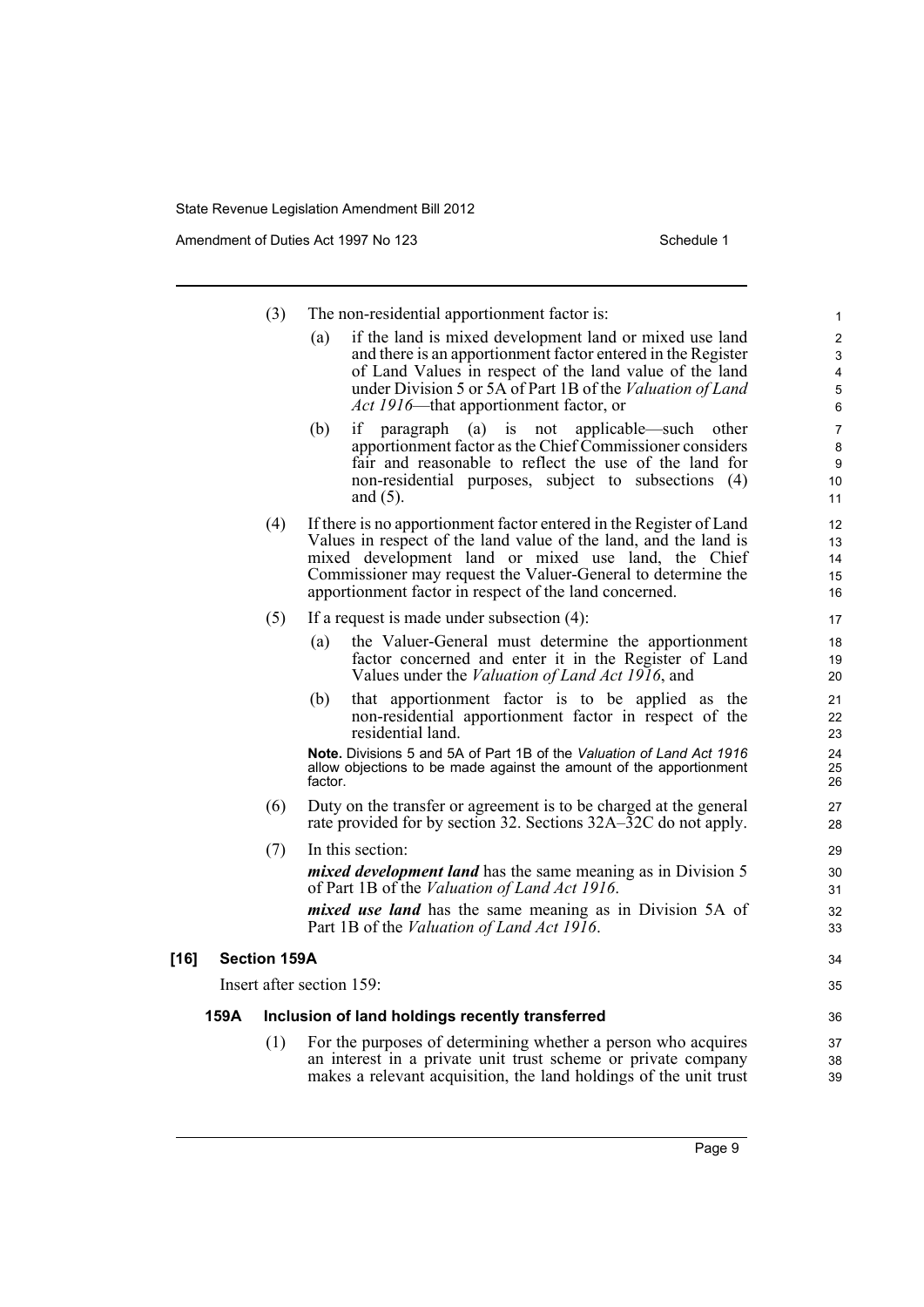|        |        |                   | scheme or company are taken to include any land holdings of the<br>unit trust scheme or company, or of a linked entity of the unit trust<br>scheme or company, that were recently transferred:                                                                         | 1<br>$\overline{c}$<br>$\mathbf{3}$ |
|--------|--------|-------------------|------------------------------------------------------------------------------------------------------------------------------------------------------------------------------------------------------------------------------------------------------------------------|-------------------------------------|
|        |        |                   | (a)<br>to the person, or                                                                                                                                                                                                                                               | 4                                   |
|        |        |                   | (b)<br>to a person who is an associated person when the<br>acquisition occurs and was an associated person when the<br>transfer of the land holding occurred.                                                                                                          | 5<br>6<br>$\overline{7}$            |
|        |        | (2)               | A land holding is <i>recently transferred</i> if it is transferred within<br>12 months before the acquisition is made.                                                                                                                                                 | 8<br>9                              |
|        |        | (3)               | The duty payable under this Chapter in respect of the acquisition<br>is to be reduced by the amount of ad valorem duty (if any) paid<br>in respect of the transfer under Chapter 2.                                                                                    | 10<br>11<br>$12 \overline{ }$       |
| $[17]$ |        |                   | Section 163C Exemption for "top hatting" arrangements                                                                                                                                                                                                                  | 13                                  |
|        |        | Omit the section. |                                                                                                                                                                                                                                                                        | 14                                  |
| [18]   |        |                   | Chapter 11, Part 1                                                                                                                                                                                                                                                     | 15                                  |
|        |        |                   |                                                                                                                                                                                                                                                                        |                                     |
|        |        |                   | Insert before section 274:                                                                                                                                                                                                                                             | 16                                  |
|        |        |                   |                                                                                                                                                                                                                                                                        |                                     |
|        | Part 1 |                   | Corporate reconstructions and<br>consolidations                                                                                                                                                                                                                        | 17<br>18                            |
|        | 273A   |                   | <b>Definitions</b>                                                                                                                                                                                                                                                     | 19                                  |
|        |        |                   | In this Part:                                                                                                                                                                                                                                                          | 20                                  |
|        |        | (1)               | <i>corporate consolidation transaction—see section 273D.</i>                                                                                                                                                                                                           | 21                                  |
|        |        |                   | <i>corporate group</i> —see section 273E.                                                                                                                                                                                                                              | 22                                  |
|        |        |                   | <i>corporate reconstruction transaction</i> —see section 273C.                                                                                                                                                                                                         | 23                                  |
|        |        |                   | <i>corporation</i> includes a unit trust scheme.                                                                                                                                                                                                                       | 24                                  |
|        |        |                   | <i>security</i> , of a corporation, means:                                                                                                                                                                                                                             | 25                                  |
|        |        |                   | in the case of a corporation other than a unit trust scheme,<br>(a)<br>an issued share of the corporation, or                                                                                                                                                          | 26<br>27                            |
|        |        |                   | in the case of a unit trust scheme, a unit issued under the<br>(b)<br>scheme.                                                                                                                                                                                          | 28<br>29                            |
|        |        | (2)               | A reference in this Part to anything done by or held by a unit trust<br>scheme (including any voting control held by a unit trust scheme)<br>is a reference to anything done by or held by a trustee of the unit<br>trust scheme as trustee of that unit trust scheme. | 30<br>31<br>32<br>33                |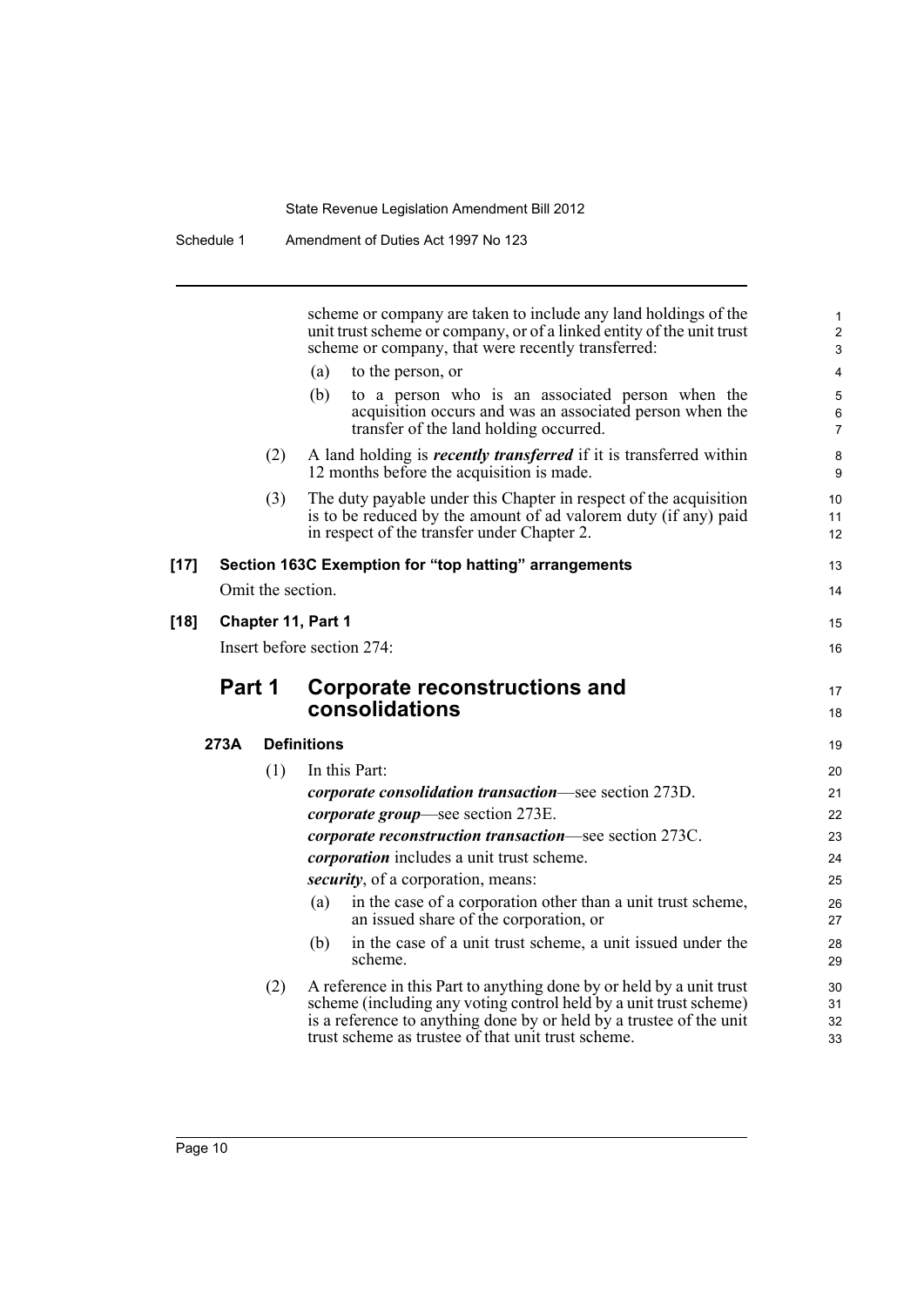Amendment of Duties Act 1997 No 123 Schedule 1

#### **273B Exemption for corporate reconstruction and corporate consolidation transactions** (1) Duty under this Act is not chargeable on a transaction if the Chief Commissioner is satisfied, on application by a party to the transaction, that: (a) the transaction is a corporate reconstruction transaction, and (b) the transaction, or the series of transactions of which the transaction is a part, is undertaken for the purpose of either or both of the following: (i) changing the structure of a corporate group, (ii) changing the holding of assets within a corporate group, and (c) the transaction, or the series of transactions of which the transaction is a part: (i) is not undertaken for a purpose of avoiding or reducing duty under this Act on another transaction, and (ii) is not undertaken for the sole or dominant purpose of avoiding or reducing a liability for tax, other than duty under this Act, under a law of an Australian jurisdiction. (2) Duty under this Act is not chargeable on a transaction if the Chief Commissioner is satisfied, on application by a party to the transaction, that the transaction is a corporate consolidation transaction. **273C Corporate reconstruction transaction** For the purposes of this Part, a *corporate reconstruction transaction* means: (a) a transfer, or agreement for sale or transfer, of dutiable property between corporations that are members of the same corporate group, or (b) a surrender of an interest in land by a corporation to a corporation who is a member of the same corporate group, or (c) a vesting of dutiable property if the dutiable property was held, immediately before the vesting, and continues to be held, immediately after the vesting, by corporations who are members of the same corporate group, or 1  $\overline{2}$ 3 4 5 6 7 8 9 10 11 12 13 14 15 16 17 18 19 20 21 22  $23$  $24$ 25  $26$ 27 28 29 30 31 32 33 34 35 36 37 38 39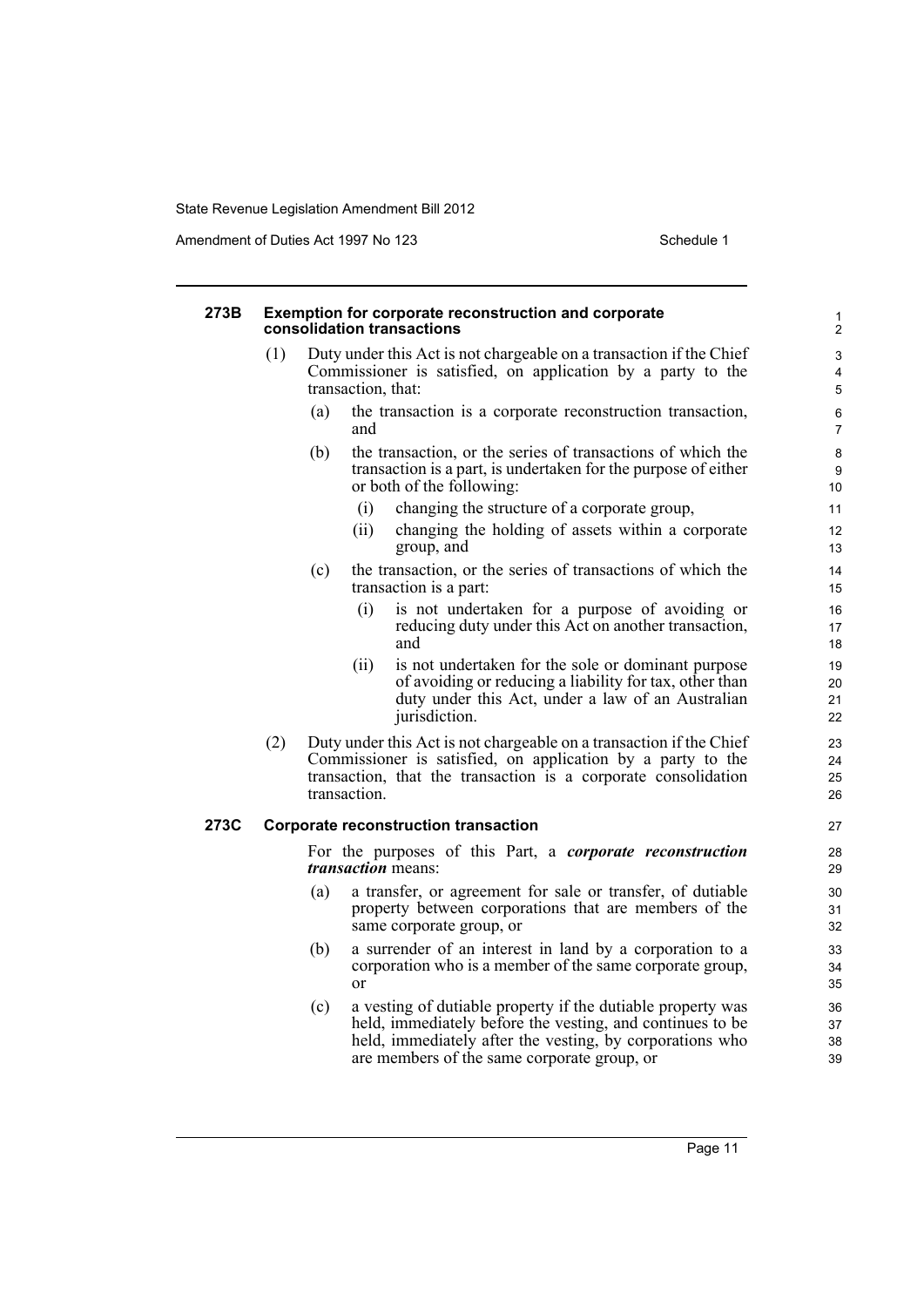Schedule 1 Amendment of Duties Act 1997 No 123

| (d) | an acquisition of an interest in a landholder (within the |
|-----|-----------------------------------------------------------|
|     | meaning of Chapter 4) by a corporation if the interest is |
|     | acquired from another corporation who is a member of the  |
|     | same corporate group, or                                  |

38 39 40

(e) an application to register a motor vehicle as a result of a transfer of the vehicle between corporations who are members of the same corporate group.

#### **273D Corporate consolidation transaction**

- (1) For the purposes of this Part, a *corporate consolidation transaction* means an acquisition of an interest in a landholder (within the meaning of Chapter 4) that:
	- (a) is made to interpose a corporation (*the head corporation*) between another corporation (*the affected corporation*) and the holders of the affected corporation's securities, and
	- (b) is an acquisition of securities of:
		- (i) the affected corporation by the head corporation for which the only consideration given by the head corporation is the issue or transfer of its securities to the person from whom the affected corporation's securities were acquired, or
		- (ii) the head corporation by a holder of securities of the affected corporation.
- (2) An acquisition of an interest in a landholder is not a corporate consolidation transaction if, immediately before the acquisition, the head corporation held dutiable property or a vehicle or an interest in a corporation.
- (3) An acquisition of an interest in a landholder is not a corporate consolidation transaction unless, immediately after the issue or transfer of the head corporation's securities:
	- (a) each person who holds those securities (*a security holder*) is a person who held securities of the affected corporation immediately before the securities of the affected corporation were acquired by the head corporation, and
	- (b) the proportion of those securities held by each security holder is the same as proportion of the securities of the affected corporation held by each security holder before the issue or transfer.

#### **273E Meaning of "corporate group"**

(1) For the purposes of this Part, a *corporate group* consists of a parent corporation and its subsidiaries.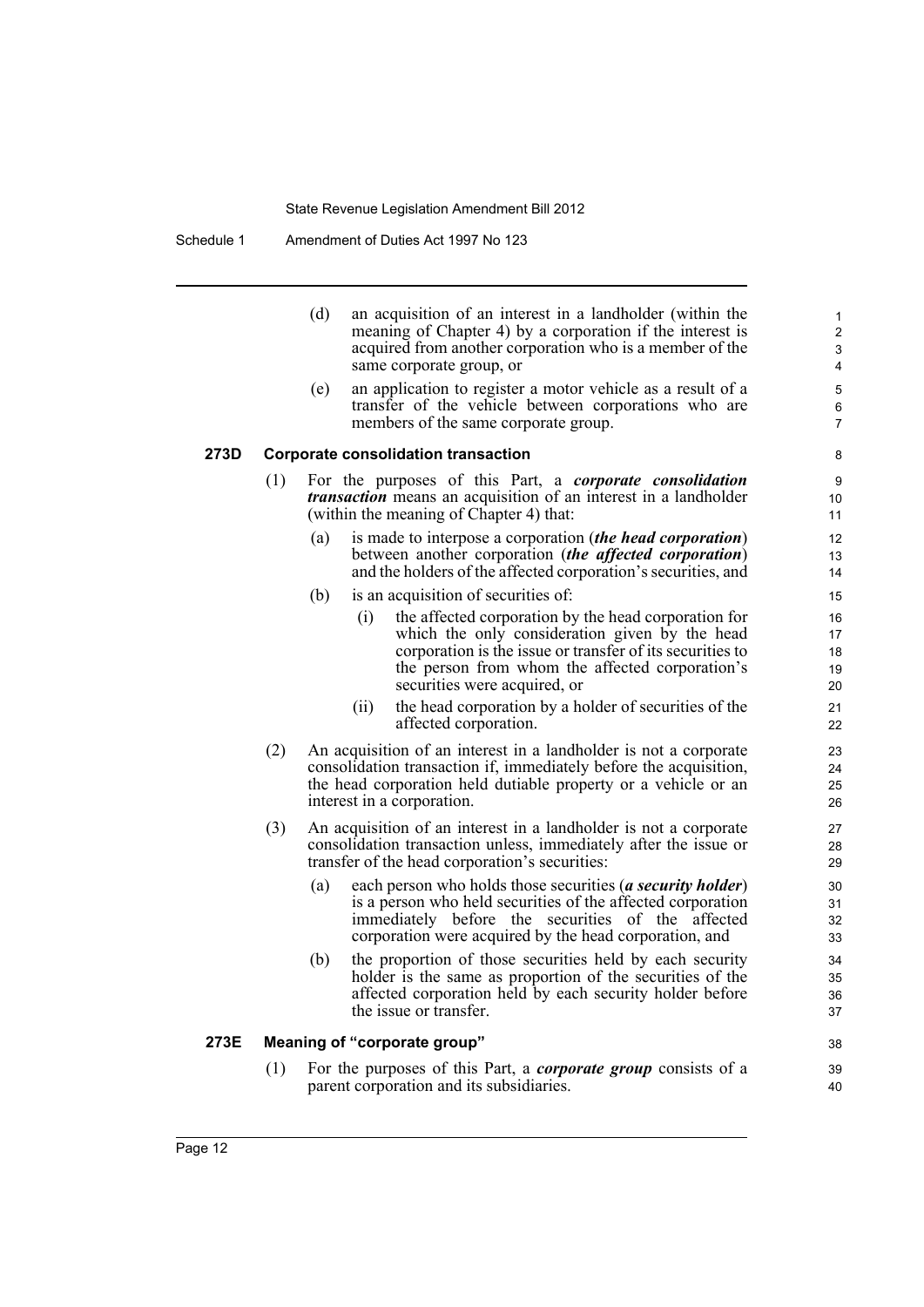Amendment of Duties Act 1997 No 123 Schedule 1

|      | (2) | A corporation is the <i>parent corporation</i> of another corporation<br>(which is the <i>subsidiary</i> of the first corporation) if the first<br>corporation, directly or indirectly:                                                                                                                                                                                                                                 | 1<br>$\overline{2}$<br>3            |
|------|-----|-------------------------------------------------------------------------------------------------------------------------------------------------------------------------------------------------------------------------------------------------------------------------------------------------------------------------------------------------------------------------------------------------------------------------|-------------------------------------|
|      |     | holds at least 90% of the securities of the other<br>(a)<br>corporation, and                                                                                                                                                                                                                                                                                                                                            | 4<br>5                              |
|      |     | (b)<br>holds voting control over the other corporation.                                                                                                                                                                                                                                                                                                                                                                 | 6                                   |
|      | (3) | The first corporation holds <i>voting control</i> over the other<br>corporation if the first corporation has the ability to cast, or<br>control the casting of, at least 90% of the maximum number of<br>votes that may be cast at a general meeting of that corporation<br>(other than votes to which a person is entitled under the<br>provisions of a debenture or trust deed securing the issue of a<br>debenture). | 7<br>8<br>9<br>10<br>11<br>12<br>13 |
|      | (4) | The corporate group for a corporation, all of the securities of<br>which are stapled to the securities of one or more other<br>corporations, includes all of those other corporations and their<br>subsidiaries.                                                                                                                                                                                                        | 14<br>15<br>16<br>17                |
|      | (5) | A corporation that is a unit trust scheme is taken to be a member<br>of a corporate group for the purposes of a corporate<br>reconstruction transaction if the transaction is between the trustee<br>of the unit trust scheme, acting as trustee of the scheme, and<br>another corporation that is a member of the same corporate group<br>as the unit trust scheme.                                                    | 18<br>19<br>20<br>21<br>22<br>23    |
|      | (6) | A corporation is not a member of a corporate group for the<br>purposes of a corporate reconstruction transaction if the<br>corporation is acting in the capacity of trustee of:                                                                                                                                                                                                                                         | 24<br>25<br>26                      |
|      |     | a unit trust scheme that is not a member of the same<br>(a)<br>corporate group as the other party to the transaction, or<br>(b)<br>a discretionary trust, or<br>(c)<br>a trust (not being a unit trust scheme) for any person who<br>is not a member of the corporate group.                                                                                                                                            | 27<br>28<br>29<br>30<br>31          |
| 273F |     | <b>Applications for exemptions</b>                                                                                                                                                                                                                                                                                                                                                                                      | 32                                  |
|      | (1) | An application for an exemption from duty for a corporate<br>transaction or<br>reconstruction<br>corporate<br>consolidation<br>a<br>transaction is to be made to the Chief Commissioner:<br>in the approved form, and<br>(a)                                                                                                                                                                                            | 33<br>34<br>35<br>36                |
|      |     | before the date of the transaction or no later than 5 years<br>(b)<br>after the date of assessment of the transaction.                                                                                                                                                                                                                                                                                                  | 37<br>38                            |
|      | (2) | An exemption may be granted with or without conditions.                                                                                                                                                                                                                                                                                                                                                                 | 39                                  |
|      |     |                                                                                                                                                                                                                                                                                                                                                                                                                         |                                     |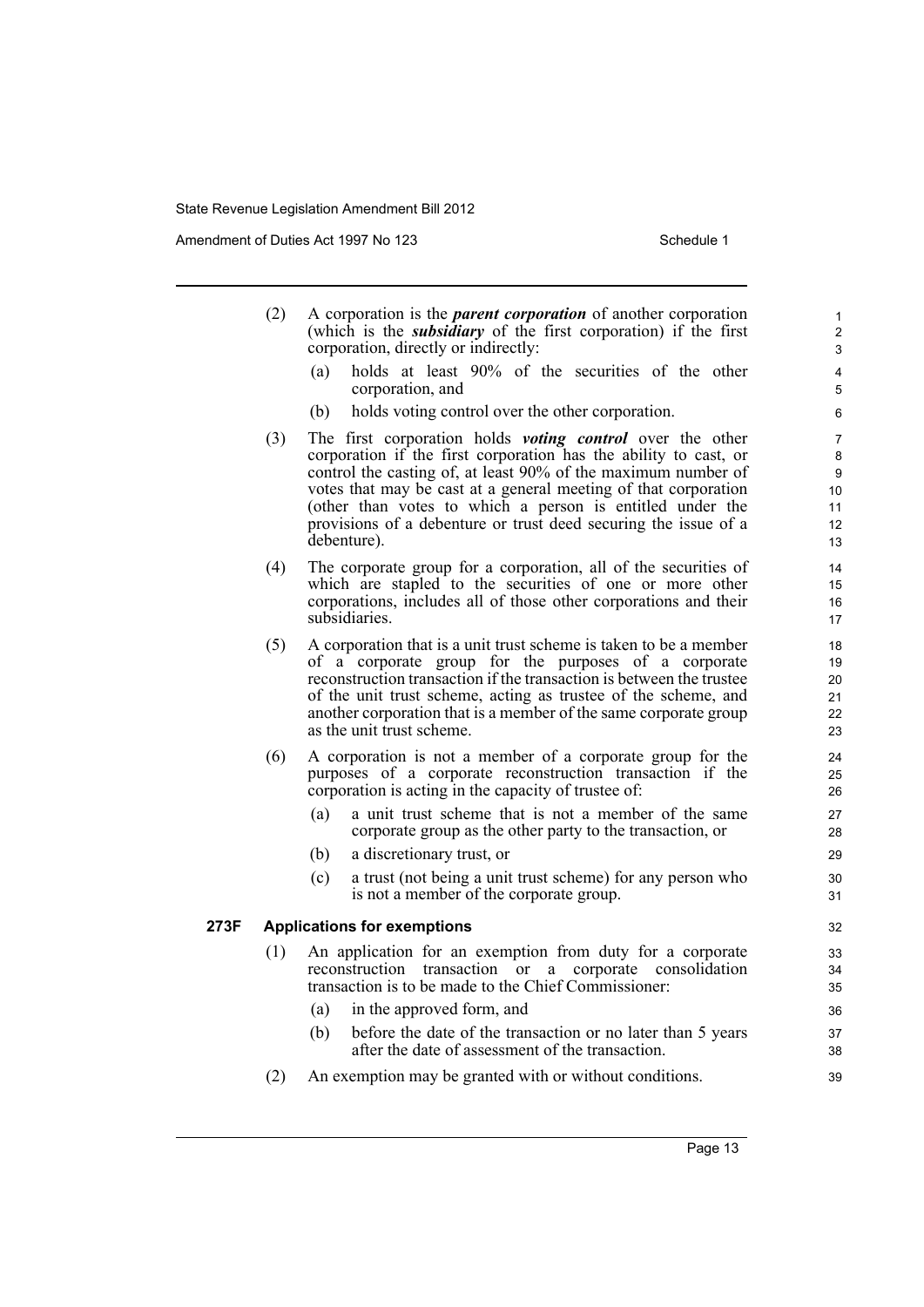Schedule 1 Amendment of Duties Act 1997 No 123

 $\overline{\phantom{0}}$ 

|        | (3)                    | It is a condition of every exemption granted in relation to an<br>application made before the date of the relevant transaction that<br>the applicant must notify the Chief Commissioner in writing as<br>soon as practicable if there is any material change on or before<br>that date in the matters disclosed in the application.       | 1<br>$\overline{c}$<br>3<br>4<br>5 |
|--------|------------------------|-------------------------------------------------------------------------------------------------------------------------------------------------------------------------------------------------------------------------------------------------------------------------------------------------------------------------------------------|------------------------------------|
|        | (4)                    | The Chief Commissioner must reassess any duty charged on a<br>transaction if an exemption is granted after the date of assessment<br>of the transaction.                                                                                                                                                                                  | 6<br>7<br>8                        |
|        | (5)                    | The Chief Commissioner may revoke an exemption for a<br>corporate reconstruction transaction if the Chief Commissioner is<br>satisfied, because of new information not disclosed in the<br>application for exemption, that the exemption should not have<br>been granted.                                                                 | 9<br>10<br>11<br>12<br>13          |
|        | (6)                    | The Chief Commissioner must assess the liability for duty on a<br>corporate reconstruction transaction for which an exemption is<br>revoked and each member (at the date of the transaction) of the<br>corporate group to which the transaction relates is jointly and<br>severally liable to pay the duty chargeable on the transaction. | 14<br>15<br>16<br>17<br>18         |
|        |                        | Part 2 Other exemptions                                                                                                                                                                                                                                                                                                                   | 19                                 |
| $[19]$ | members                | Section 274 Transfer of certain business property between family                                                                                                                                                                                                                                                                          | 20<br>21                           |
|        |                        | Omit "an ancestor" wherever occurring in section 274 (1) and (2).                                                                                                                                                                                                                                                                         | 22                                 |
|        |                        | Insert instead "a member of the family".                                                                                                                                                                                                                                                                                                  | 23                                 |
| $[20]$ | Section 274 (2) (b)    |                                                                                                                                                                                                                                                                                                                                           | 24                                 |
|        |                        | Omit "ancestor". Insert instead "member of the family of the transferee".                                                                                                                                                                                                                                                                 | 25                                 |
| $[21]$ | <b>Section 274 (6)</b> |                                                                                                                                                                                                                                                                                                                                           | 26                                 |
|        |                        | Omit the definition of <i>ancestor</i> . Insert instead:                                                                                                                                                                                                                                                                                  | 27                                 |
|        |                        | <i>member</i> , of a transferee's family, means each of the following<br>persons:                                                                                                                                                                                                                                                         | 28<br>29                           |
|        |                        | the transferee's spouse,<br>(a)                                                                                                                                                                                                                                                                                                           | 30                                 |
|        |                        | (b)<br>a parent of the transferee or the transferee's spouse,                                                                                                                                                                                                                                                                             | 31                                 |
|        |                        | a grandparent of the transferee or the transferee's spouse,<br>(c)                                                                                                                                                                                                                                                                        | 32                                 |
|        |                        | a brother, sister, nephew, niece, uncle or aunt of the<br>(d)<br>transferee or the transferee's spouse,                                                                                                                                                                                                                                   | 33<br>34                           |
|        |                        | a child or grandchild of the transferee or the transferee's<br>(e)<br>spouse,                                                                                                                                                                                                                                                             | 35<br>36                           |
|        |                        |                                                                                                                                                                                                                                                                                                                                           |                                    |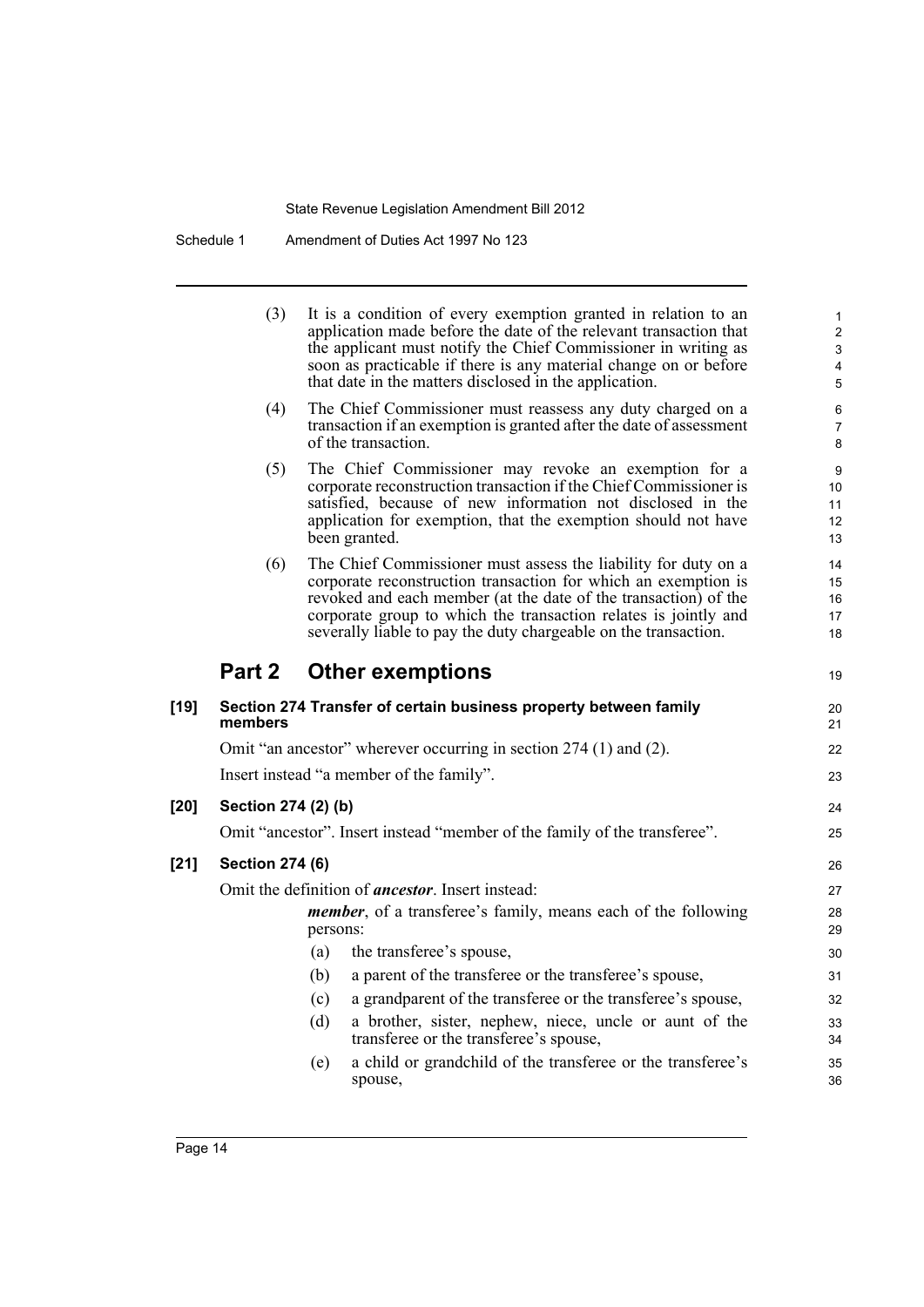|        |                                                                     |                                                      | (f)<br>the spouse of anyone mentioned in paragraph $(b)$ , $(c)$ , $(d)$<br>or $(e)$ .                                                                                                                                                                                                                                                                                                  | $\mathbf{1}$<br>$\overline{a}$   |
|--------|---------------------------------------------------------------------|------------------------------------------------------|-----------------------------------------------------------------------------------------------------------------------------------------------------------------------------------------------------------------------------------------------------------------------------------------------------------------------------------------------------------------------------------------|----------------------------------|
|        |                                                                     |                                                      | spouse includes a former spouse, a de facto partner and a former<br>de facto partner.                                                                                                                                                                                                                                                                                                   | 3<br>4                           |
| $[22]$ | <b>Section 281 Corporate reconstructions</b>                        |                                                      |                                                                                                                                                                                                                                                                                                                                                                                         | 5                                |
|        | Omit the section.                                                   |                                                      |                                                                                                                                                                                                                                                                                                                                                                                         |                                  |
| $[23]$ | Section 282 Mortgage-backed securities                              |                                                      |                                                                                                                                                                                                                                                                                                                                                                                         |                                  |
|        | Insert after section $282(4)$ (before the note):                    |                                                      |                                                                                                                                                                                                                                                                                                                                                                                         |                                  |
|        |                                                                     | (5)                                                  | In this section, and in the definitions of <i>mortgage-backed</i><br>security and pool of mortgages in the Dictionary, a reference to<br>a mortgage includes a reference to a charge.                                                                                                                                                                                                   | 9<br>10 <sup>°</sup><br>11       |
| $[24]$ | Section 282, note                                                   |                                                      |                                                                                                                                                                                                                                                                                                                                                                                         | 12                               |
|        | Omit "Mortgage, mortgage-backed". Insert instead "Mortgage-backed". |                                                      |                                                                                                                                                                                                                                                                                                                                                                                         |                                  |
| $[25]$ | <b>Section 284 Asset-backed securities</b>                          |                                                      |                                                                                                                                                                                                                                                                                                                                                                                         | 14                               |
|        | Insert at the end of the section:                                   |                                                      |                                                                                                                                                                                                                                                                                                                                                                                         | 15                               |
|        |                                                                     | (2)                                                  | In this section, <i>mortgage</i> includes a charge.                                                                                                                                                                                                                                                                                                                                     | 16                               |
| $[26]$ | <b>Section 315</b>                                                  |                                                      |                                                                                                                                                                                                                                                                                                                                                                                         | 17                               |
|        | Insert after section 314:                                           |                                                      |                                                                                                                                                                                                                                                                                                                                                                                         | 18                               |
|        | 315                                                                 | Duty exemption relating to Sydney Desalination Plant |                                                                                                                                                                                                                                                                                                                                                                                         | 19                               |
|        |                                                                     | (1)                                                  | The Minister may, by order in writing, direct that duty is not<br>payable by a person or body (including the Crown) in relation to<br>any transaction, or class of transactions, specified in the order<br>that is entered into (or proposed to be entered into) or that<br>otherwise occurs in connection with any Government initiative<br>relating to the Sydney Desalination Plant. | 20<br>21<br>22<br>23<br>24<br>25 |
|        |                                                                     | (2)                                                  | An order under this section may be made only with the<br>concurrence of the Treasurer.                                                                                                                                                                                                                                                                                                  | 26<br>27                         |
|        |                                                                     | (3)                                                  | An order under this section may be made before or after the<br>liability to pay the duty concerned arises.                                                                                                                                                                                                                                                                              | 28<br>29                         |
|        |                                                                     | (4)                                                  | An order has effect according to its terms.                                                                                                                                                                                                                                                                                                                                             | 30                               |
|        |                                                                     | (5)                                                  | The Minister must give a copy of an order under this section to<br>the Chief Commissioner.                                                                                                                                                                                                                                                                                              | 31<br>32                         |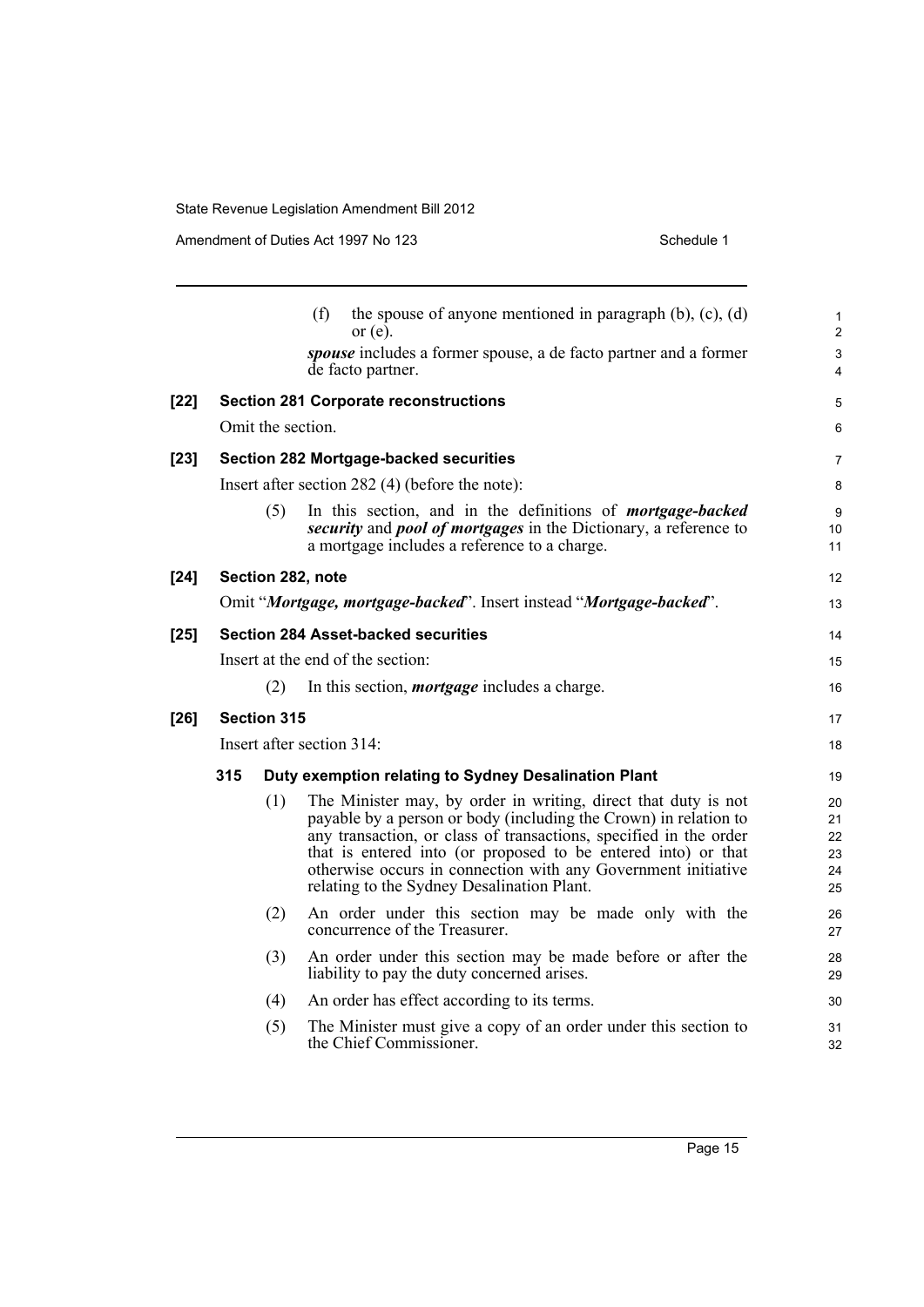|        |    | (6) | In this section:<br>transaction includes any transfer of dutiable property (within the<br>meaning of Chapter 2), acquisition of an interest in a landholder<br>(within the meaning of Chapter 4) or other matter in respect of<br>which, but for this section, a liability for duty would arise under<br>this Act. | 1<br>$\overline{\mathbf{c}}$<br>3<br>4<br>5<br>6 |
|--------|----|-----|--------------------------------------------------------------------------------------------------------------------------------------------------------------------------------------------------------------------------------------------------------------------------------------------------------------------|--------------------------------------------------|
| $[27]$ |    |     | Schedule 1 Savings, transitional and other provisions                                                                                                                                                                                                                                                              | 7                                                |
|        |    |     | Insert at the end of clause $1(1)$ :                                                                                                                                                                                                                                                                               | 8                                                |
|        |    |     | State Revenue Legislation Amendment Act 2012                                                                                                                                                                                                                                                                       | 9                                                |
|        |    |     | Any Act that amends this Act                                                                                                                                                                                                                                                                                       | 10                                               |
| [28]   |    |     | Schedule 1, Part 37                                                                                                                                                                                                                                                                                                | 11                                               |
|        |    |     | Insert after Part 36:                                                                                                                                                                                                                                                                                              | 12                                               |
|        |    |     | Part 37 Provisions consequent on enactment of<br><b>State Revenue Legislation Amendment Act</b><br>2012                                                                                                                                                                                                            | 13<br>14<br>15                                   |
|        | 95 |     | <b>Definition</b>                                                                                                                                                                                                                                                                                                  | 16                                               |
|        |    |     | In this Part:<br><b>amending Act</b> means the State Revenue Legislation Amendment<br>Act 2012.                                                                                                                                                                                                                    | 17<br>18<br>19                                   |
|        | 96 |     | Transfers to self managed superannuation funds (section 62A)                                                                                                                                                                                                                                                       | 20                                               |
|        |    |     | The amendments made to section 62A by the amending Act<br>apply in respect of transfers or agreements to transfer that occur<br>on or after the commencement of those amendments.                                                                                                                                  | 21<br>22<br>23                                   |
|        | 97 |     | Deceased estates (section 63)                                                                                                                                                                                                                                                                                      | 24                                               |
|        |    |     | The amendments made to section 63 by the amending Act apply<br>to any transmission application made on or after the<br>commencement of those amendments, even if consent of the<br>legal personal representative concerned was given before that<br>commencement.                                                  | 25<br>26<br>27<br>28<br>29                       |
|        | 98 |     | Transfers made in partial conformity with agreements<br>(section 64C)                                                                                                                                                                                                                                              | 30<br>31                                         |
|        |    |     | Section 64C, as inserted by the amending Act, extends to<br>transfers occurring after the commencement of that section that                                                                                                                                                                                        | 32<br>33                                         |
|        |    |     |                                                                                                                                                                                                                                                                                                                    |                                                  |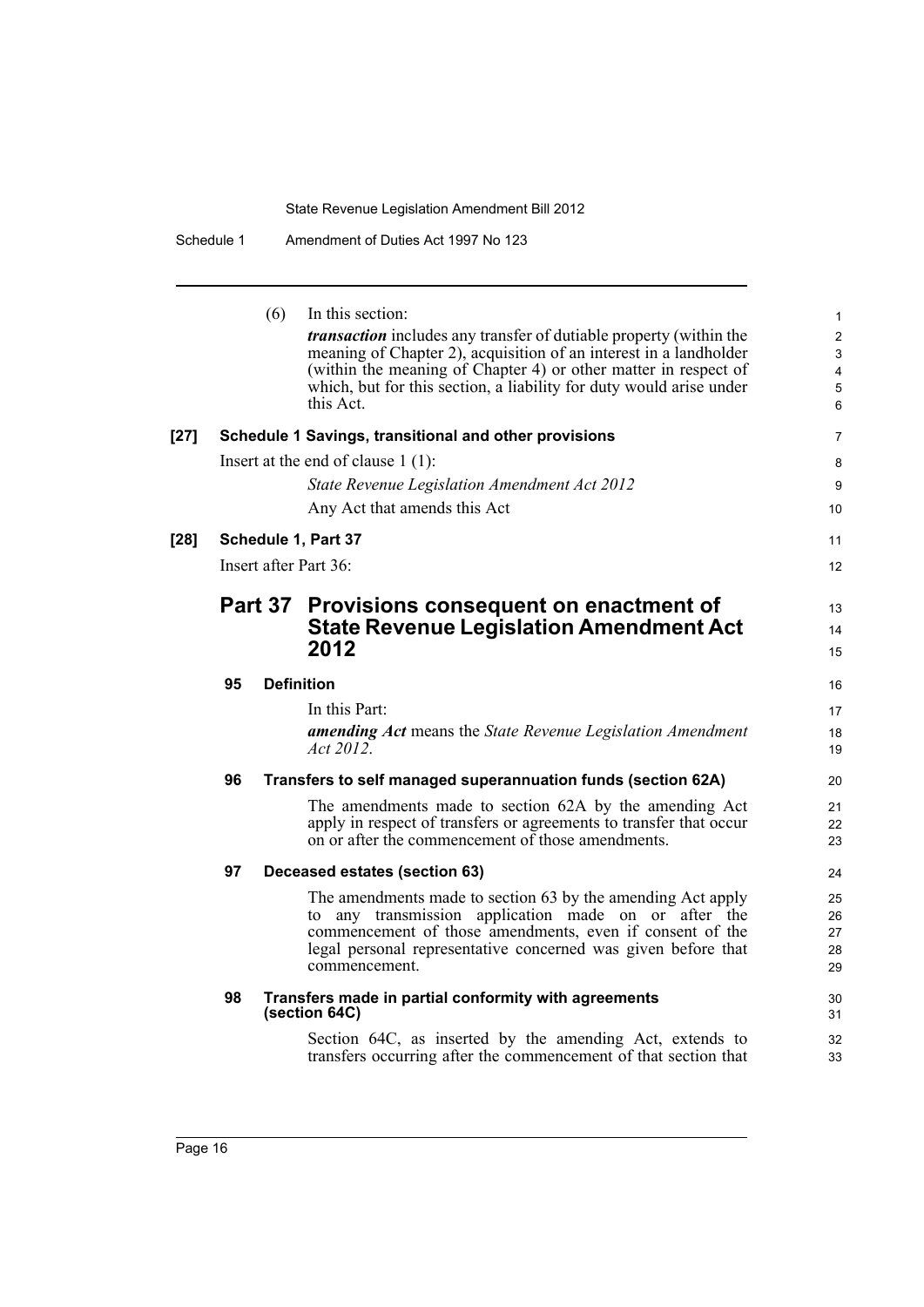Amendment of Duties Act 1997 No 123 Schedule 1

1  $\overline{2}$ 

are made in partial conformity with agreements entered into before the commencement of that section. **99 Transfers of superannuation interests (section 68)** The amendment made to section 68 by the amending Act applies to dutiable transactions occurring on or after the commencement of that amendment. **100 Transfers between married couple and de facto partners (Division 4, Part 8, Chapter 2)** (1) The provisions of Division 4 of Part 8 of Chapter 2, as inserted by the amending Act, apply to transfers of dutiable property that occur on or after the commencement of that Division, other than transfers that are made in conformity with an agreement entered into before that commencement. (2) Section 67, as in force before its repeal by the amending Act, continues to apply to transfers occurring after the commencement of Division 4 of Part 8 of Chapter 2 that are made in conformity with an agreement entered into before that commencement. **101 Inclusion of land holdings recently transferred (section 159A)** (1) Section 159A, as inserted by the amending Act, applies to any acquisition of an interest in a unit trust scheme, private company or listed company made on or after the commencement of that section. (2) However, a reference in section 159A to any period before an interest in a unit trust scheme or company is acquired excludes any part of that period occurring before the commencement of that section. **102 Corporate reconstructions and consolidations (Chapter 11)** (1) Part 1 of Chapter 11, as inserted by the amending Act, applies to transactions occurring on or after 1 July 2012, other than pre-approved transactions that occur before 1 January 2013. (2) Section 281, as in force immediately before its repeal by the amending Act, continues to apply: (a) to pre-approved transactions that occur on or after 1 July 2012 and before 1 January 2013, and (b) to transactions that occur before 1 July 2012. (3) For the purposes of this clause, a *pre-approved transaction* is a transaction approved in advance by the Chief Commissioner under section 281 (as in force before its repeal). 3 4 5 6 7 8 9 10 11 12 13 14 15 16 17 18 19  $20$ 21 22 23  $24$ 25 26 27 28 29 30 31 32 33 34 35 36 37 38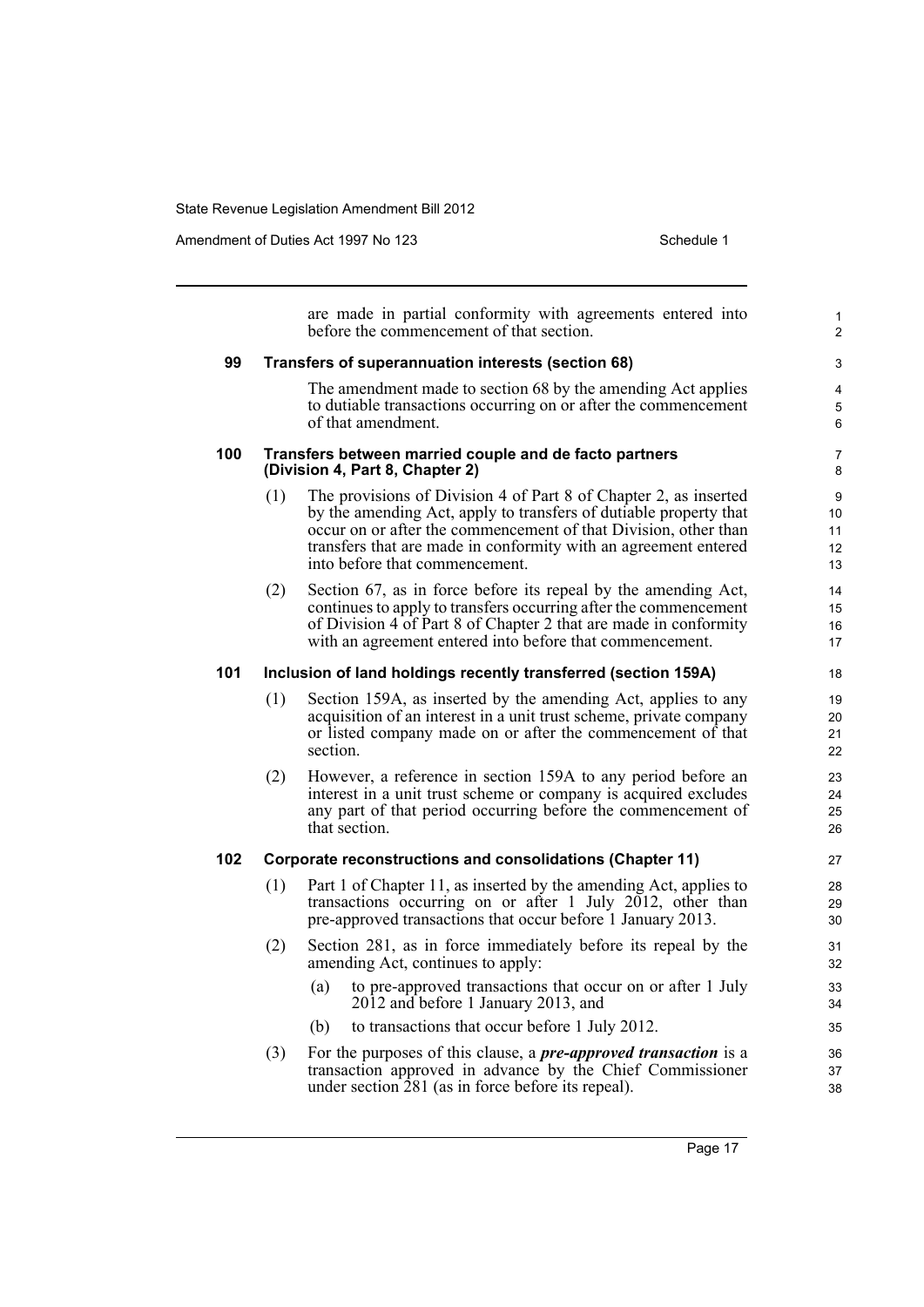Schedule 1 Amendment of Duties Act 1997 No 123

|        |                      | (4) | An approval given in advance by the Chief Commissioner under<br>section 281 ceases to have effect if the relevant transaction does<br>not occur before 1 January 2013.                                                                                                                                          | $\mathbf{1}$<br>$\boldsymbol{2}$<br>$\mathfrak{S}$ |
|--------|----------------------|-----|-----------------------------------------------------------------------------------------------------------------------------------------------------------------------------------------------------------------------------------------------------------------------------------------------------------------|----------------------------------------------------|
|        |                      | (5) | Any condition imposed on an approval given by the Chief<br>Commissioner under section 281 that requires parties to a<br>transaction to remain members of the same corporate group<br>ceases to have effect on 1 July 2012.                                                                                      | 4<br>$\mathbf 5$<br>$\,6\,$<br>$\overline{7}$      |
|        | 103                  |     | Transfers of property between family members (section 274)                                                                                                                                                                                                                                                      | 8                                                  |
|        |                      | (1) | The amendments made to section 274 by the amending Act apply<br>in respect of transactions entered into on or after the<br>commencement of those amendments, other than any transfer of<br>land made in conformity with an agreement for the sale or<br>transfer of land entered into before that commencement. | 9<br>10<br>11<br>12<br>13                          |
|        |                      | (2) | Section 274, as in force immediately before the commencement<br>of those amendments, continues to apply in respect of transfers<br>made in conformity with agreements entered into before that<br>commencement.                                                                                                 | 14<br>15<br>16<br>17                               |
|        | 104                  |     | Definition of "related person"                                                                                                                                                                                                                                                                                  | 18                                                 |
|        |                      |     | The amendment made by the amending Act to the definition of<br><i>related person</i> applies in relation to any liability for duty arising<br>on or after the commencement of that amendment.                                                                                                                   | 19<br>20<br>21                                     |
| $[29]$ | Dictionary, clause 1 |     |                                                                                                                                                                                                                                                                                                                 |                                                    |
|        |                      |     | Omit paragraph (a) of the definition of <i>related person</i> . Insert instead:                                                                                                                                                                                                                                 | 23                                                 |
|        |                      |     | natural persons are related persons if:<br>(a)                                                                                                                                                                                                                                                                  | 24                                                 |
|        |                      |     | one is the spouse or de facto partner of the other, or<br>(i)                                                                                                                                                                                                                                                   | 25                                                 |
|        |                      |     | one is the parent, brother or sister of the other, or<br>(ii)                                                                                                                                                                                                                                                   | 26                                                 |
|        |                      |     | one is the spouse, or de facto partner, of a parent,<br>(iii)<br>child, brother or sister of the other,                                                                                                                                                                                                         | 27<br>28                                           |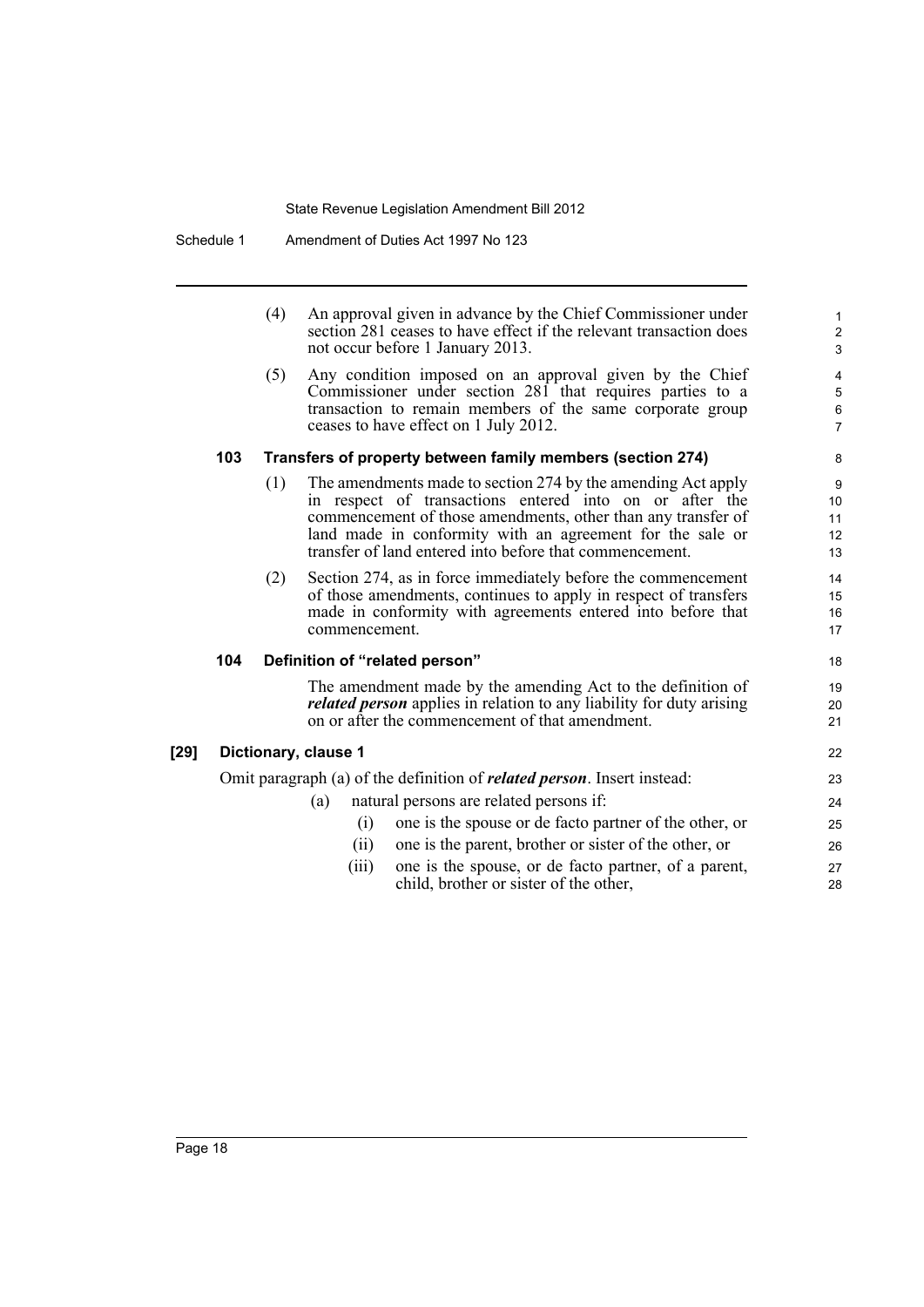<span id="page-26-0"></span>

|     | <b>Schedule 2</b>                                                                                               | <b>Amendment of Land Tax Management</b><br>Act 1956 No 26                                                                            | 1<br>$\overline{2}$ |  |  |
|-----|-----------------------------------------------------------------------------------------------------------------|--------------------------------------------------------------------------------------------------------------------------------------|---------------------|--|--|
| [1] |                                                                                                                 | <b>Section 3A Special trust-meaning</b>                                                                                              | 3                   |  |  |
|     |                                                                                                                 | Insert "or 42A" after "section 42" in section 3A $(5)$ (a) (i).                                                                      | 4                   |  |  |
| [2] |                                                                                                                 | <b>Section 3B Concessional trust-meaning</b>                                                                                         | 5                   |  |  |
|     |                                                                                                                 | Insert "or section 52ZZZW of the Veterans' Entitlements Act 1986 of the<br>Commonwealth" after "Commonwealth" in section 3B (3) (a). | 6<br>7              |  |  |
| [3] | Section 3B (3) (b)                                                                                              |                                                                                                                                      |                     |  |  |
|     | Insert "or section 52ZZZWA of the Veterans' Entitlements Act 1986 of the<br>Commonwealth" after "Commonwealth". |                                                                                                                                      |                     |  |  |
| [4] | <b>Schedule 2 Savings and transitional provisions</b>                                                           |                                                                                                                                      |                     |  |  |
|     | Insert at the end of clause $1A(1)$ :                                                                           |                                                                                                                                      |                     |  |  |
|     |                                                                                                                 | State Revenue Legislation Amendment Act 2012                                                                                         | 13                  |  |  |
|     |                                                                                                                 | Any Act that amends this Act                                                                                                         | 14                  |  |  |
| [5] | Schedule 2, Part 26                                                                                             |                                                                                                                                      |                     |  |  |
|     | Insert after Part 25:                                                                                           |                                                                                                                                      |                     |  |  |
|     |                                                                                                                 | Part 26 Provisions consequent on enactment of                                                                                        | 17                  |  |  |
|     |                                                                                                                 | <b>State Revenue Legislation Amendment Act</b>                                                                                       |                     |  |  |
|     |                                                                                                                 | 2012                                                                                                                                 | 19                  |  |  |
|     | 53                                                                                                              | Amendment relating to special trusts                                                                                                 | 20                  |  |  |
|     |                                                                                                                 | The amendment made to section 3A by the State Revenue                                                                                | 21                  |  |  |
|     |                                                                                                                 | Legislation Amendment Act 2012 is taken to apply to the<br>assessment of land tax liability in respect of the $2000$ land tax        | 22<br>23            |  |  |
|     |                                                                                                                 | year and subsequent land tax years.                                                                                                  | 24                  |  |  |
|     | 54                                                                                                              | Amendments relating to concessional trusts                                                                                           | 25                  |  |  |
|     |                                                                                                                 | The amendments made to section 3B by the State Revenue                                                                               | 26                  |  |  |
|     |                                                                                                                 | Legislation Amendment Act 2012 are taken to apply to the<br>assessment of land tax liability in respect of the $2011$ land tax       | 27<br>28            |  |  |
|     |                                                                                                                 | year and subsequent land tax years.                                                                                                  | 29                  |  |  |
|     |                                                                                                                 |                                                                                                                                      |                     |  |  |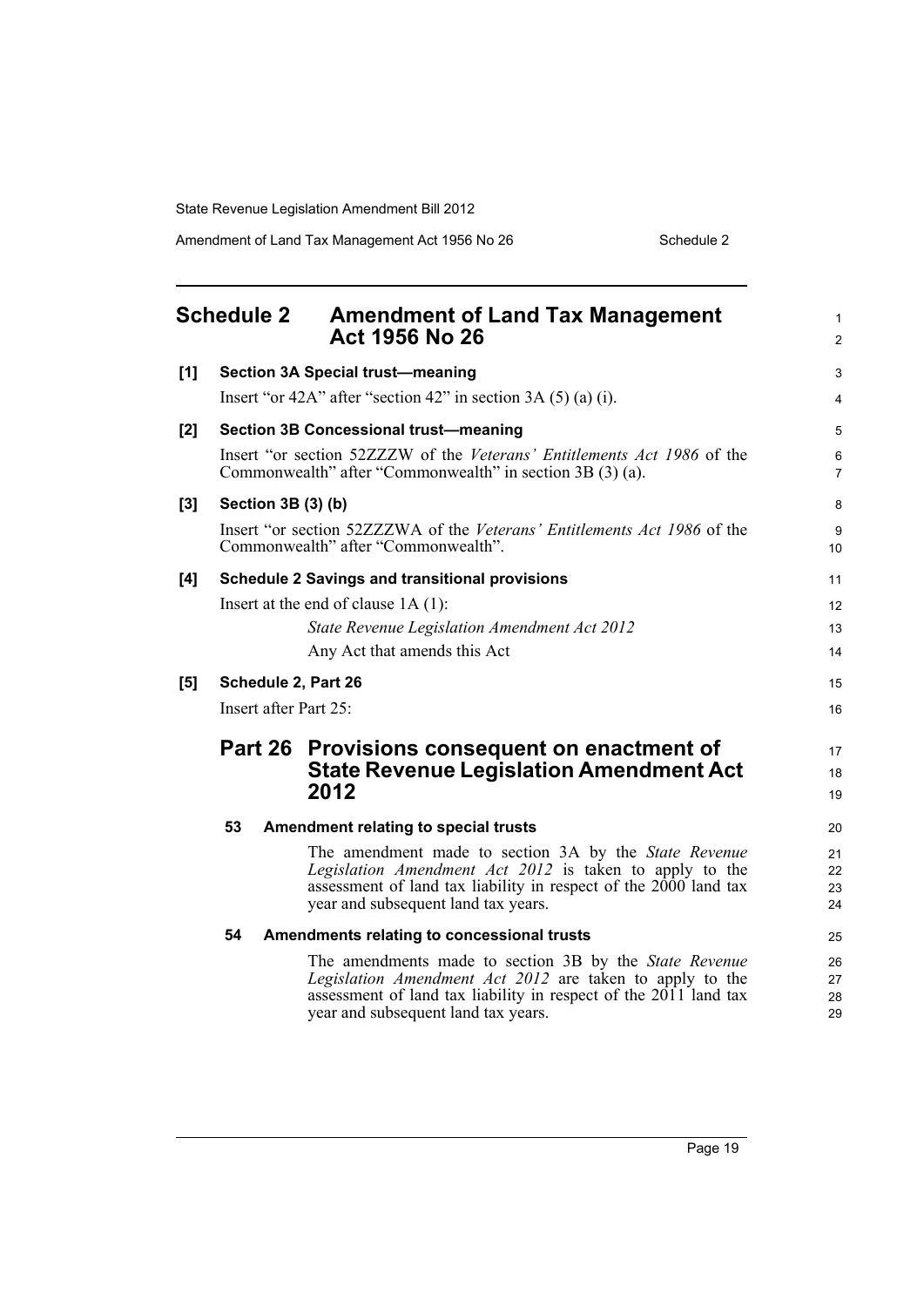Schedule 3 Amendment of Payroll Tax Act 2007 No 21

# <span id="page-27-0"></span>**Schedule 3 Amendment of Payroll Tax Act 2007 No 21**

| [1] | Section 53 Maternity and adoption leave               |                                                                                                                                                                                                                                          |                          |  |  |
|-----|-------------------------------------------------------|------------------------------------------------------------------------------------------------------------------------------------------------------------------------------------------------------------------------------------------|--------------------------|--|--|
|     | Omit section 53 (4). Insert instead:                  |                                                                                                                                                                                                                                          |                          |  |  |
|     | (4)                                                   | In subsection $(3)$ :                                                                                                                                                                                                                    | 5                        |  |  |
|     |                                                       | a reference to 14 weeks maternity leave or 14 weeks<br>(a)<br>adoption leave includes a reference to an equivalent period<br>of leave at a reduced rate of pay, and                                                                      | 6<br>$\overline{7}$<br>8 |  |  |
|     |                                                       | a reference to wages paid or payable in respect of a period<br>(b)<br>of leave is a reference to the total wages that would<br>normally have been paid or payable for that period of<br>leave.                                           | 9<br>10<br>11<br>12      |  |  |
|     |                                                       | Note. For a part-time employee, the exemption may apply to wages paid<br>or payable for maternity leave or adoption leave that extends to<br>28 weeks at half of the part-time rate of pay that would normally apply to<br>the employee. | 13<br>14<br>15<br>16     |  |  |
| [2] | <b>Schedule 2 NSW specific provisions</b>             |                                                                                                                                                                                                                                          |                          |  |  |
|     | Omit clause 13A (4). Insert instead:                  |                                                                                                                                                                                                                                          |                          |  |  |
|     | (4)                                                   | In subclause $(3)$ :                                                                                                                                                                                                                     | 19                       |  |  |
|     |                                                       | a reference to 14 weeks paternity leave includes a<br>(a)<br>reference to an equivalent period of leave at a reduced rate<br>of pay, and                                                                                                 | 20<br>21<br>22           |  |  |
|     |                                                       | (b)<br>a reference to wages paid or payable in respect of a period<br>of leave is a reference to the total wages that would<br>normally have been paid or payable for that period of<br>leave.                                           | 23<br>24<br>25<br>26     |  |  |
|     |                                                       | Note. For a part-time employee, the exemption may apply to wages paid<br>or payable for paternity leave that extends to 28 weeks at half of the<br>part-time rate of pay that would normally apply to the employee.                      | 27<br>28<br>29           |  |  |
| [3] | Schedule 3 Savings, transitional and other provisions |                                                                                                                                                                                                                                          |                          |  |  |
|     | Insert at the end of clause $1(1)$ :                  |                                                                                                                                                                                                                                          |                          |  |  |
|     |                                                       | State Revenue Legislation Amendment Act 2012                                                                                                                                                                                             | 32                       |  |  |
|     |                                                       | Any Act that amends this Act                                                                                                                                                                                                             | 33                       |  |  |

1 2